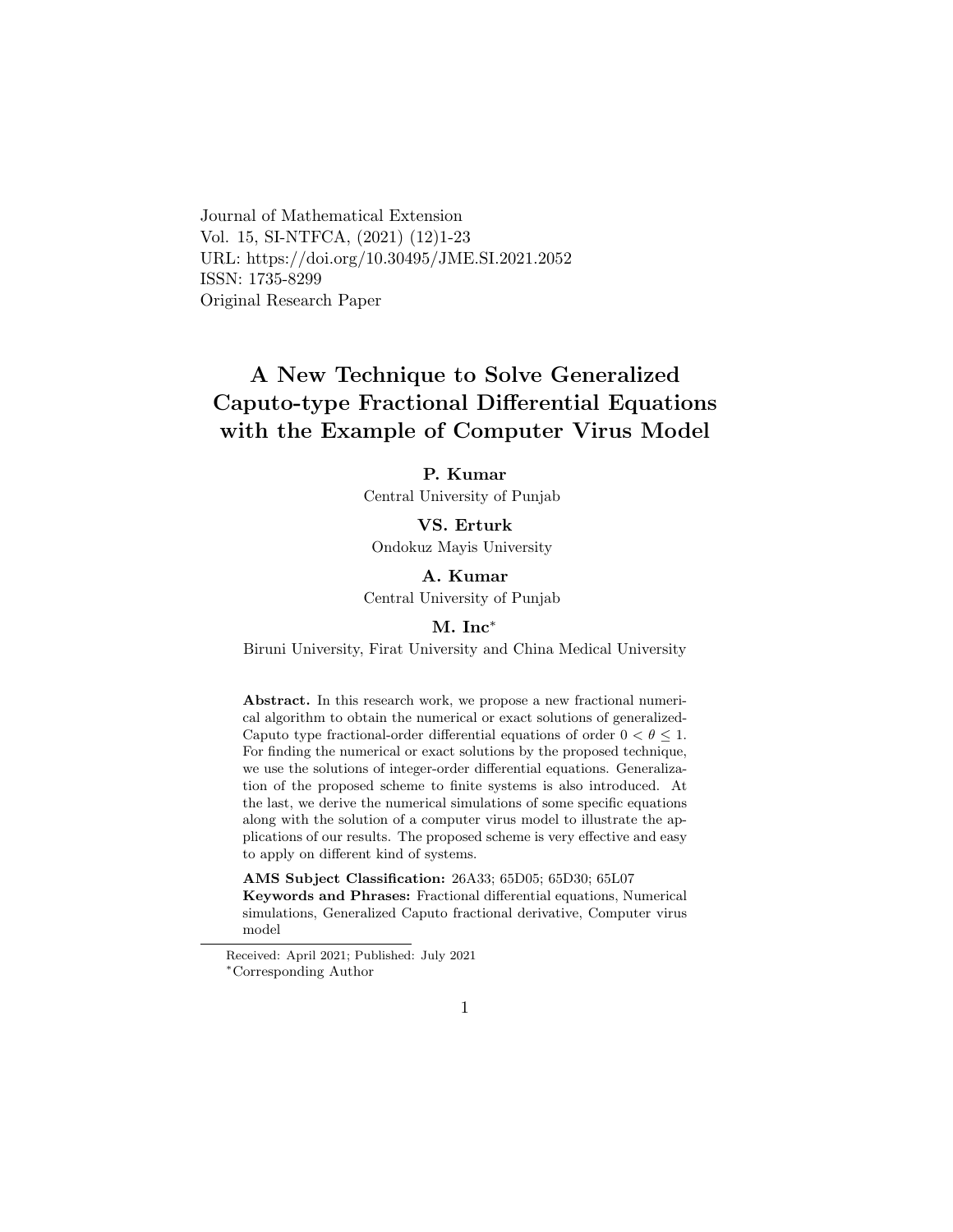## 1 Introduction

Current days, Fractional Calculus, also known as non-integer calculus, is the mostly used phenomena in the different fields of science and engineering. Day by day so many different types of fractional order derivatives have been proposed or investigated by researchers along which numerical methods to solve non-integer order (fractional) differential equations (FDEs). So many techniques to find the numerical solution of FDEs have been studied in previous works [\[15,](#page-20-0) [26\]](#page-21-0). In most of the cases, in such methods, either the solutions of a classical differential equation is the translation of the given non-integer order differential equations or the series diffusions in the neighbourhood of the initial constraints are utilized. These numerical methods are playing a very important role in the study of complex dynamics. Also, fractional (non-integer) order differential equations (FDEs) are very useful in mathematical modelling. So many non-integer order derivatives have been used in various parts of engineering and science [\[11,](#page-19-0) [15,](#page-20-0) [24,](#page-21-1) [26,](#page-21-0) [13\]](#page-19-1). Caputo, Atangana-Baleanu-Caputo (AB), and Caputo-Fabrizio (CF) derivatives are the well known fractional derivative operators. Caputo derivative has derived with singular type non-local kernel (or power law type), Caputo-Fabrizio with exponentially decay-type (or non-singular kernel) and AB derivative has given with Mittag-Leffler kernel memory. Recently *Odibat et al.* [\[23\]](#page-21-2) has introduced a new modified-version of Caputo-type variable-order derivative with the modified P-C scheme. The existence proof of a unique solution of the generalized Caputo type FDEs is proved by katugampola et al. in [\[14\]](#page-19-2). Currently so many applications of different fractional derivatives have been come in epidemiology  $[7, 11, 16, 17, 18, 22]$  $[7, 11, 16, 17, 18, 22]$  $[7, 11, 16, 17, 18, 22]$  $[7, 11, 16, 17, 18, 22]$  $[7, 11, 16, 17, 18, 22]$  $[7, 11, 16, 17, 18, 22]$  $[7, 11, 16, 17, 18, 22]$  $[7, 11, 16, 17, 18, 22]$  $[7, 11, 16, 17, 18, 22]$  $[7, 11, 16, 17, 18, 22]$ . In  $[12]$ , the authors proposed a study on tight-bounds for the path-factors existence in the parameter settings of network vulnerability. In [\[20\]](#page-20-5), authors simulated a non-linear model of COVID-9 for studying the disease outbreaks in Japan and Iran. A new fractional-order mathematical model of human liver is given in [\[2\]](#page-18-0). A structure of a non-linear dynamical system is given in  $[3]$ . A fractional-order structure of a linear triatomic molecule is simulated in [\[4\]](#page-18-2). A study on p-Laplacian non-periodic nonlinear boundary value problem in the sense of modified Caputo deriva-tive is proposed in [\[21\]](#page-20-6). Rezapour et al. in [\[27\]](#page-21-3) has proposed a study on the existence analysis of quantum integro-difference fractional-order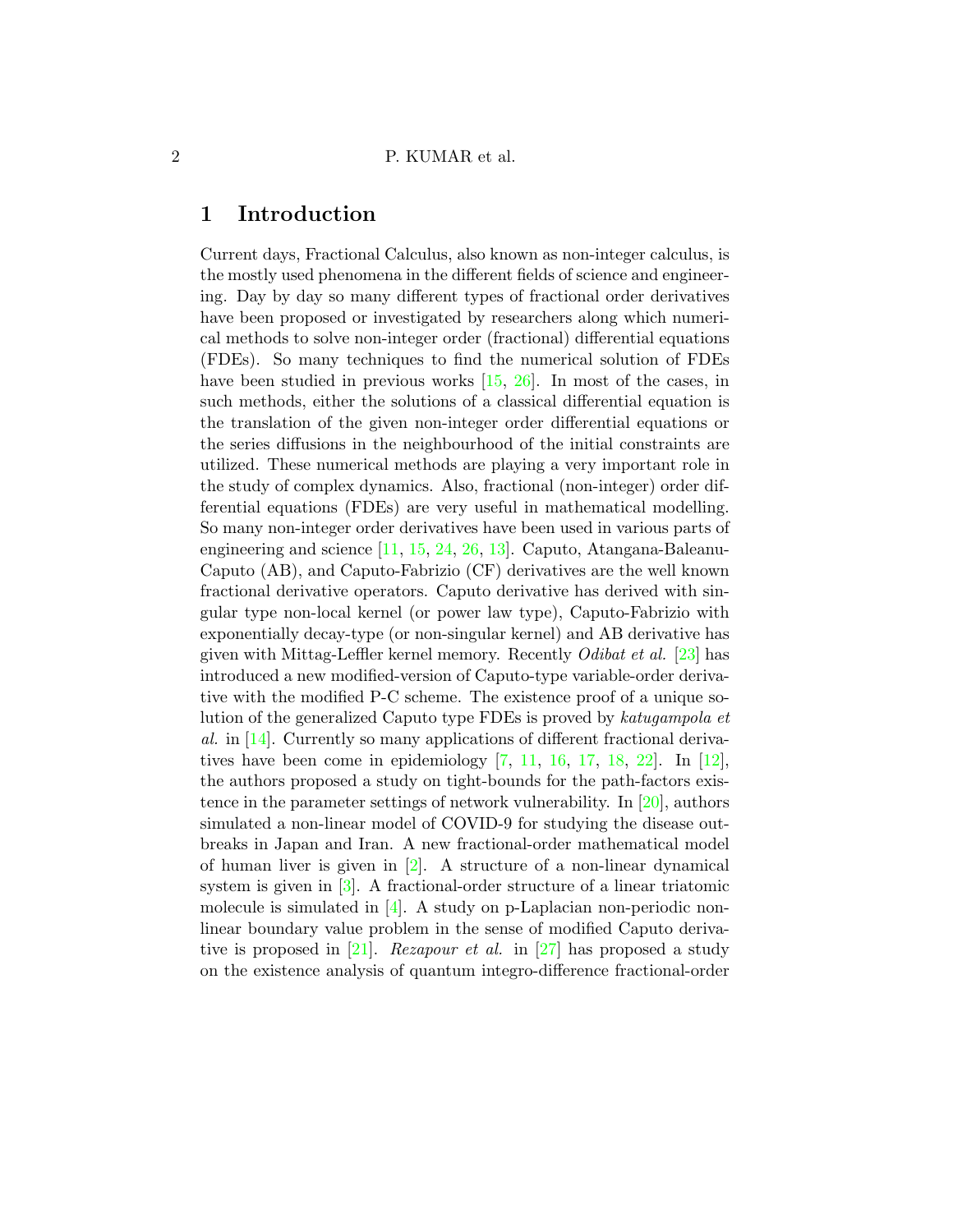boundary value problem. Etemad et al. in [\[8\]](#page-19-5) has investigated some aspects on neutral non-classical differential inclusions in the sense of Katugampola derivative. Recently, a number of mathematicians have analysed some important new algorithms for finding the solutions of non-linear FDEs. In [\[10\]](#page-19-6), a new scheme to simulate Atangana-Baleanu type non-linear volterra integro-differential equations is produced. In [\[28\]](#page-21-4), one more method for the FDEs based on Genocchi polynomials has mentioned. *Ganji et al.* in [\[9\]](#page-19-7) suggested a new method to solve ABtype multi-variable order differential equations. The complex dynamics which can not be studied by classical derivatives, can be studied by these non-classical derivatives more clearly. Still, there are many drawbacks in the non-classical calculus. In several cases, the solutions existence for many FDEs can not be smoothly described. Lately, an existence analysis for infinite-coefficient symmetric integro-DEs in Caputo-Fabrizio form is given by Baleanu in [\[1\]](#page-18-3).

In this paper, we generalize the numerical technique introduced by Demirci et al. in  $[6]$ . We utilize a transformation in the equivalent noninteger order Volterra integral equation (VIE) of given FDE and enlist its exact solution in the form of the solution of an classical-order differential equation in the form of generalized Caputo type non-classical derivatives. We explained some examples to show the applications of the given scheme clearly. The paper is distributed as follows. In Section [2,](#page-2-0) we remind some specific definitions of variable-order derivatives. In Section [3,](#page-3-0) we review the original method. Section [4](#page-5-0) is devoted to the description of the main results. Some examples with the solution of a computer virus epidemic model to show the applications of the given method are given in section [5.](#page-8-0) A conclusion finishes the paper.

## <span id="page-2-0"></span>2 Preliminaries

Here, we recall some necessary definitions of the fractional (or noninteger order) derivatives.

Definition 2.1. [\[26\]](#page-21-0) The Riemann and Liouville (R-L) non-classical derivative of order  $\theta > 0$  of a mapping  $X : (0, \infty) \to \mathbb{R}$  is formulated by

$$
D_{\eta}^{\theta} X(\eta) = \left(\frac{d}{d\eta}\right)^n \frac{1}{\Gamma(n-\theta)} \int_0^{\eta} (\eta - \xi)^{n-\theta-1} X(\xi) d\xi,
$$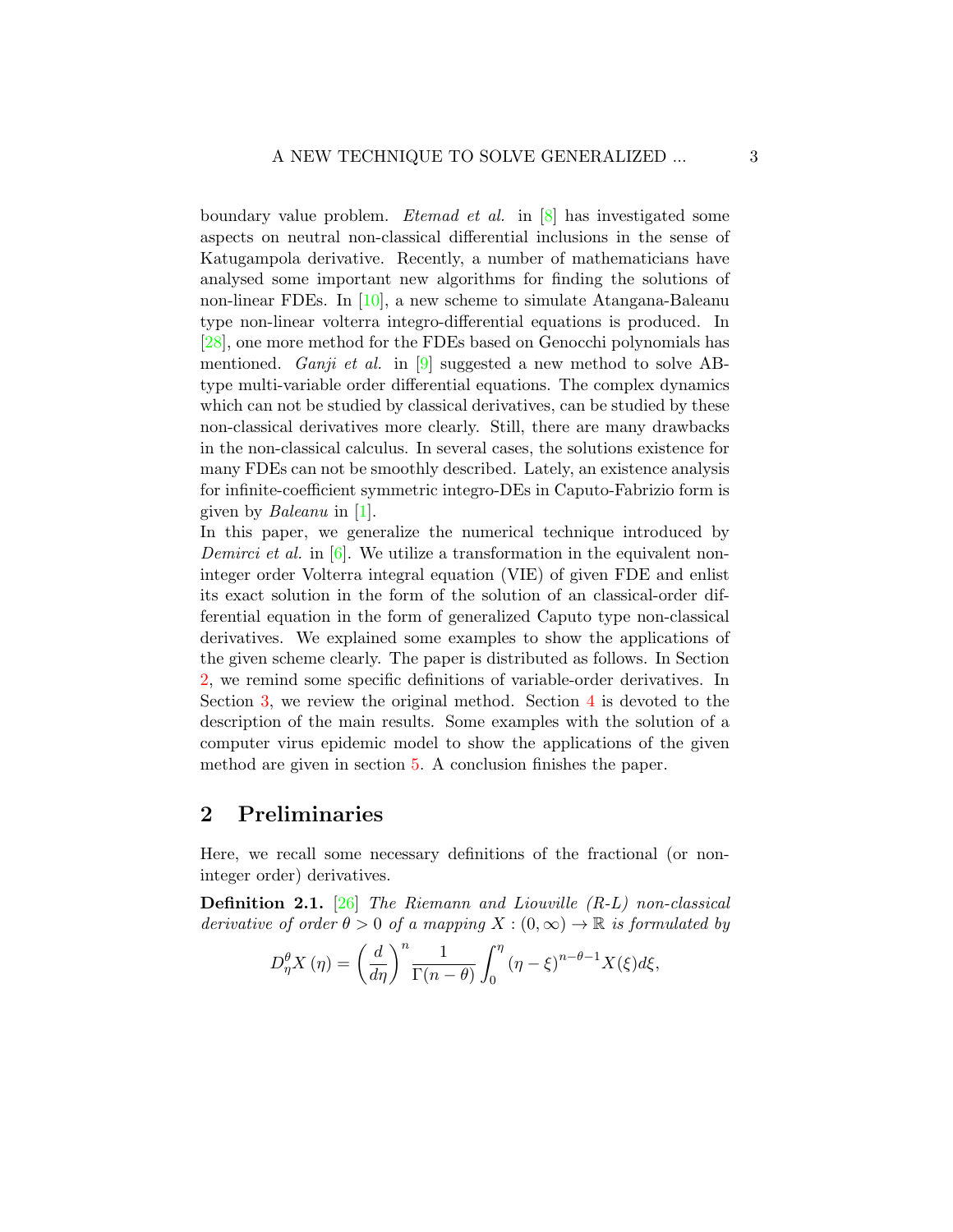where  $n = [\theta] + 1$  and  $[\theta]$  is the integer-part of  $\theta$ .

<span id="page-3-1"></span>Definition 2.2. [\[26\]](#page-21-0) The Caputo-type non-integer order derivative of order  $\theta > 0$  of a mapping  $X : (0, \infty) \to \mathbb{R}$  is described by

$$
D_{\eta}^{\theta} X(\eta) = \frac{1}{\Gamma(k-\theta)} \int_0^{\eta} (\eta - \xi)^{k-\theta-1} X^k(\xi) d\xi,
$$

where  $k = [\theta] + 1$  and  $[\theta]$  is the integer-part of  $\theta$ .

Definition 2.3. [\[14\]](#page-19-2) The generalized Riemann-type non-classical derivative operator,  ${}^R D^{\theta,\rho}_{c+}$ , of order  $\theta > 0$  is given as:

$$
({}^R D^{\theta,\rho}_{c_+} X)(\eta) = \frac{\rho^{\theta-n+1}}{\Gamma(n-\theta)} \left(\eta^{1-\rho} \frac{d}{d\eta}\right)^n \int_c^{\eta} s^{\rho-1} (\eta^{\rho} - s^{\rho})^{n-\theta-1} X(s) ds, \quad \eta > c,
$$

where  $c \geq 0$ ,  $\rho > 0$ , &  $n - 1 < \theta \leq n$ .

Definition 2.4. [\[14\]](#page-19-2) The generalized-version of Caputo-type non-classical derivative,  ${}^CD_{c_+}^{\theta,\rho}$ , of order  $\theta > 0$  is given as:

$$
({}^C D^{\theta,\rho}_{c_+} X)(\eta) = \left({}^R D^{\theta,\rho}_{c_+} \left[ X(x) - \sum_{k=0}^{n-1} \frac{X^{(k)}(c)}{k!} (x-c)^k \right] \right)(\eta), \quad \eta > c,
$$

where  $c \geq 0$ ,  $\rho > 0$ , &  $n = \lceil \theta \rceil$ .

<span id="page-3-2"></span>Definition 2.5. [\[23\]](#page-21-2) The version of new modified generalized Caputo non-integer order derivative,  $D_{c_{+}}^{\theta,\rho}$ , of order  $\theta > 0$  is described as:

$$
(D_{c_+}^{\theta,\rho}X)(\eta) = \frac{\rho^{\theta-n+1}}{\Gamma(n-\theta)} \int_c^{\eta} s^{\rho-1} (\eta^{\rho} - s^{\rho})^{n-\theta-1} \left( s^{1-\rho} \frac{d}{ds} \right)^n X(s) ds, \quad \eta > c,
$$

where  $c \geq 0$ ,  $\rho > 0$ , &  $n - 1 < \theta \leq n$ .

## <span id="page-3-0"></span>3 The Solution Method In Caputo Sense

In this portion of the study, we review the numerical algorithm proposed in  $[6]$ . This technique is rooted on converting the classical order systems to a non-classical (fractional-order) systems and finding the solution of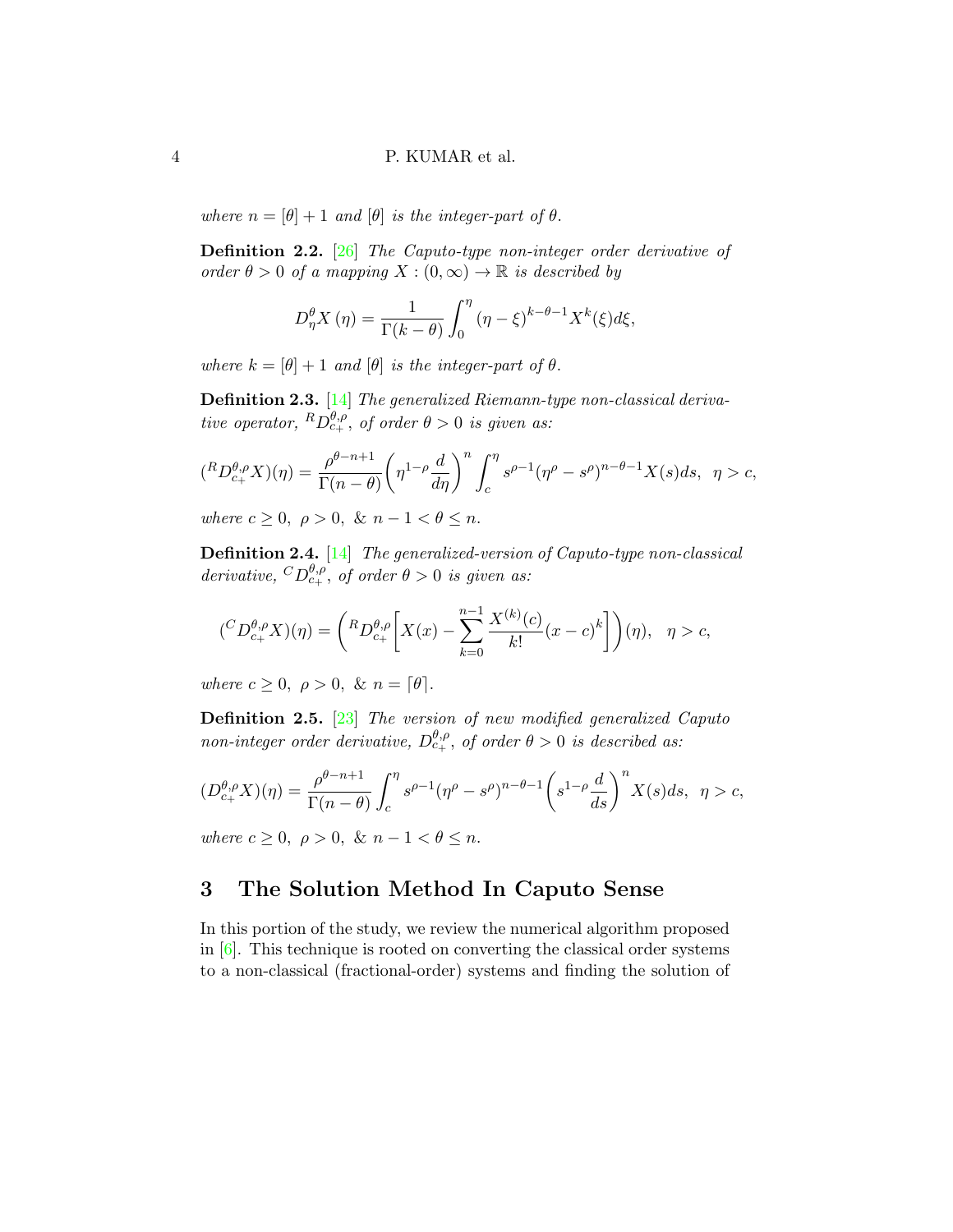the fractional-order system in to the form of the solution of a classical systems

Let us remind the initial value problem (IVP)

<span id="page-4-0"></span>
$$
{}^{C}D_{t}^{\theta}\zeta(t) = \mathcal{G}(t,\zeta(t)),
$$
  
\n
$$
\zeta(0) = \zeta_{0},
$$
\n(1)

where  $\mathcal{G} \in C([0,T] \times \mathbb{R}, \mathbb{R})$ ,  $0 < \theta < 1$ .  ${}^CD_t^{\theta}$  is the Caputo derivative operator mentioned in Def. [\(2.2\)](#page-3-1).

Since  $\mathcal G$  is considered as a continuous mapping or function, so each solution of the IVP  $(1)$  is also satisfy the given Volterra fractional integral equation (VFIE):

<span id="page-4-1"></span>
$$
\zeta(t) = \zeta_0 + \frac{1}{\Gamma(\theta)} \int_0^t (t - \chi)^{\theta - 1} \mathcal{G}(\chi, \zeta(\chi)) d\chi, \quad t \in [0, T]. \tag{2}
$$

Beyond it, every solution of  $(2)$  is also satisfy the IVP  $(1)$ . We find that IVP [\(1\)](#page-4-0) is similar to the IVP

$$
{}^{C}D_{t}^{\theta}(\zeta(t)-\zeta_{0})=\mathcal{G}(t,\zeta(t)),
$$
  

$$
\zeta(0)=\zeta_{0}.
$$

<span id="page-4-2"></span>**Theorem 3.1.** [\[19\]](#page-20-7)(existence) Assume that  $\mathcal{G} \in C[R_0, R]$  where  $R_0 =$  $\{(t,\zeta): 0 \leq t \leq m \text{ and } |\zeta-\zeta_0| \leq b\}$  and fix  $|\mathcal{G}(t,\zeta)| \leq M$  on  $R_0$ . Then at least one solution for the IVP [\(1\)](#page-4-0) exists on  $0 \le t \le \delta$ , where  $\delta = \min(m, \left[\frac{b}{M}\Gamma(\theta+1)\right]^{\frac{1}{\theta}}), 0 < \theta < 1.$ 

**Theorem 3.2.** Consider the IVP proposed by  $(1)$ . Let

$$
\phi(\nu,\zeta_*(\nu)) = \mathcal{G}(t - (t^{\theta} - \nu \Gamma(\theta + 1))^{\frac{1}{\theta}}, \zeta(t - (t^{\theta} - \nu \Gamma(\theta + 1))^{\frac{1}{\theta}})),
$$

and suppose that the Theorem [3.1](#page-4-2) hold. Then, a solution of  $(1)$ ,  $\zeta(t)$ , is established by

$$
\zeta(t) = \zeta_*(t^{\theta}/\Gamma(\theta+1)),
$$

where  $\zeta_*(\nu)$  is a solution of the integer-order differential equations

<span id="page-4-3"></span>
$$
\frac{d\zeta_*(\nu)}{d\nu} = \phi(\nu, \zeta_*(\nu)),\tag{3}
$$

with the initial conditions

<span id="page-4-4"></span>
$$
\zeta_*(0) = \zeta_0. \tag{4}
$$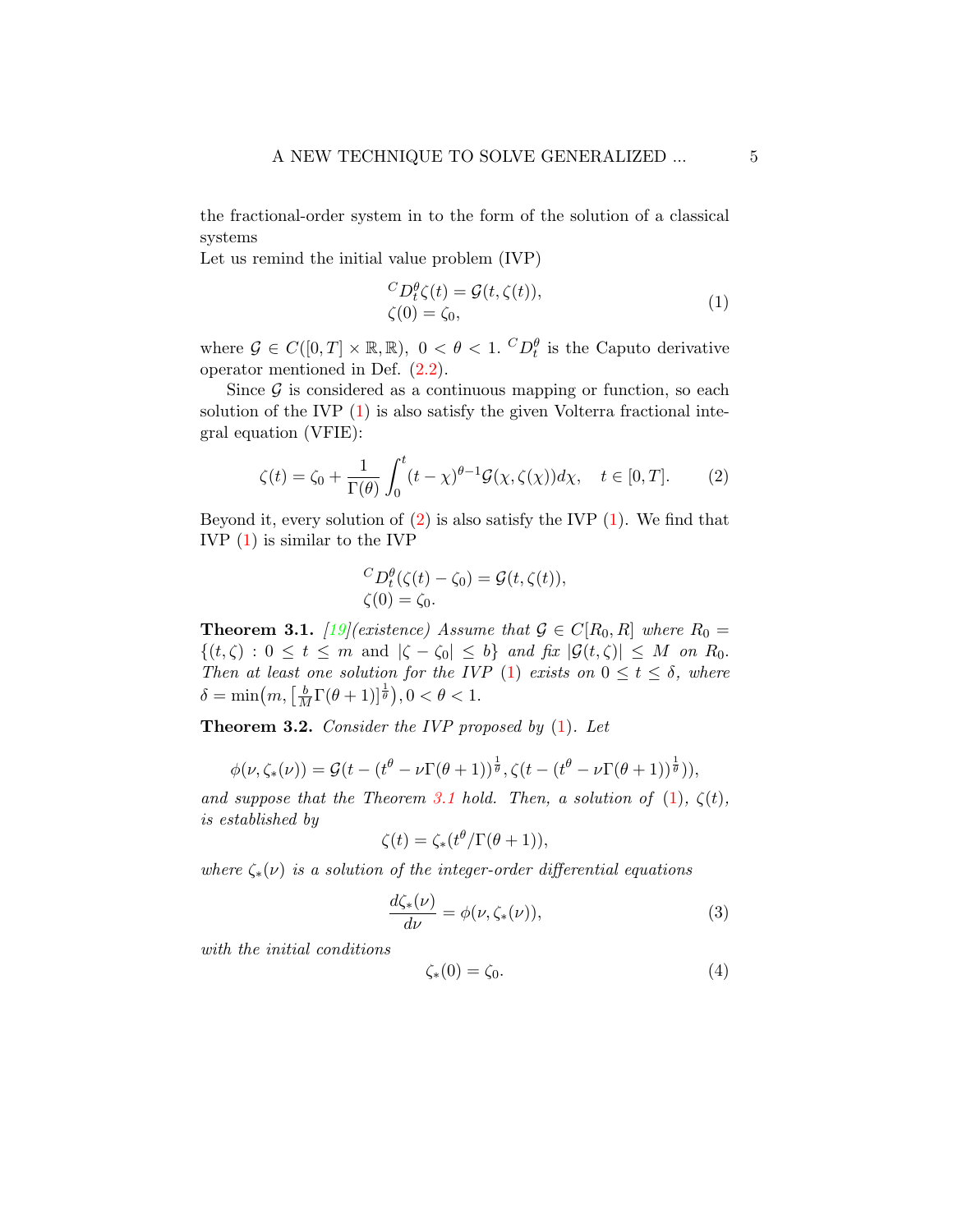**Proof.** According to the Theorem [3.1,](#page-4-2) the solution of the  $(1)$  exists. If  $\zeta(t)$  is a solution of [\(1\)](#page-4-0) then, it will also satisfy the [\(2\)](#page-4-1). Let  $\tau =$  $t - (t^{\theta} - \nu \Gamma(\theta + 1))^{1/\theta}$ . So, VFIE [\(2\)](#page-4-1) can be defined as

<span id="page-5-1"></span>
$$
\zeta(t) = \zeta_0 + \int_0^{t^{\theta}/\Gamma(\theta+1)} \mathcal{G}(t - (t^{\theta} - \nu \Gamma(\theta+1)))^{1/\theta}, \zeta(t - (t^{\theta} - \nu \Gamma(\theta+1)))^{1/\theta}) d\nu
$$

$$
= \zeta_0 + \int_0^{t^{\theta}/\Gamma(\theta+1)} \phi(\nu, \zeta_*(\nu)) d\nu.
$$
(5)

Also every solution of  $(3)-(4)$  $(3)-(4)$  is a solution of the VFIE written below and vice versa.

$$
\zeta_*(\nu) = \zeta_0 + \int_0^{\nu} \phi(s, \zeta_*(s)) ds, \quad 0 \le \nu \le a^{\theta}/\Gamma(\theta+1).
$$

Since  $0 \le t^{\theta}/\Gamma(\theta+1) \le a^{\theta}/\Gamma(\theta+1)$ , the right-hand part of equation [\(5\)](#page-5-1) is equal to  $\zeta_*(t^{\theta}/\Gamma(\theta+1))$ .  $\Box$ 

## <span id="page-5-0"></span>4 Main Results in new Generalized Caputo Sense

After successfully reviewed the above method in the Caputo sense, now we do our main simulations with the generalize form of Caputo differential operator. Let us adopt the IVP

<span id="page-5-2"></span>
$$
{}^{C}D_{t}^{\theta,\rho}\Lambda(t) = \mathcal{G}(t,\Lambda(t)),\tag{6}
$$

with the initial condition

<span id="page-5-3"></span>
$$
\Lambda(0) = \Lambda_0,\tag{7}
$$

where  $\mathcal{G} \in C([0,T] \times \mathbb{R}, \mathbb{R})$ ,  $0 \leq \theta \leq 1, \rho > 0$  and  ${}^{C}D_{t}^{\theta,\rho}$  $t^{\theta,\rho}$  is the new generalised fractional derivative operator mentioned in Def. [\(2.5\)](#page-3-2).

Since,  $\mathcal G$  is considered as a continuous mapping so every solution of the IVP  $(6)-(7)$  $(6)-(7)$  is also satisfy the given Volterra integral equation (VIE):

<span id="page-5-4"></span>
$$
\Lambda(t) = \Lambda_0 + \frac{\rho^{1-\theta}}{\Gamma(\theta)} \int_0^t \tau^{\rho-1} (t^{\rho} - \tau^{\rho})^{\theta-1} \mathcal{G}(\tau, \Lambda(\tau)) d\tau, \quad t \in [0, T]. \tag{8}
$$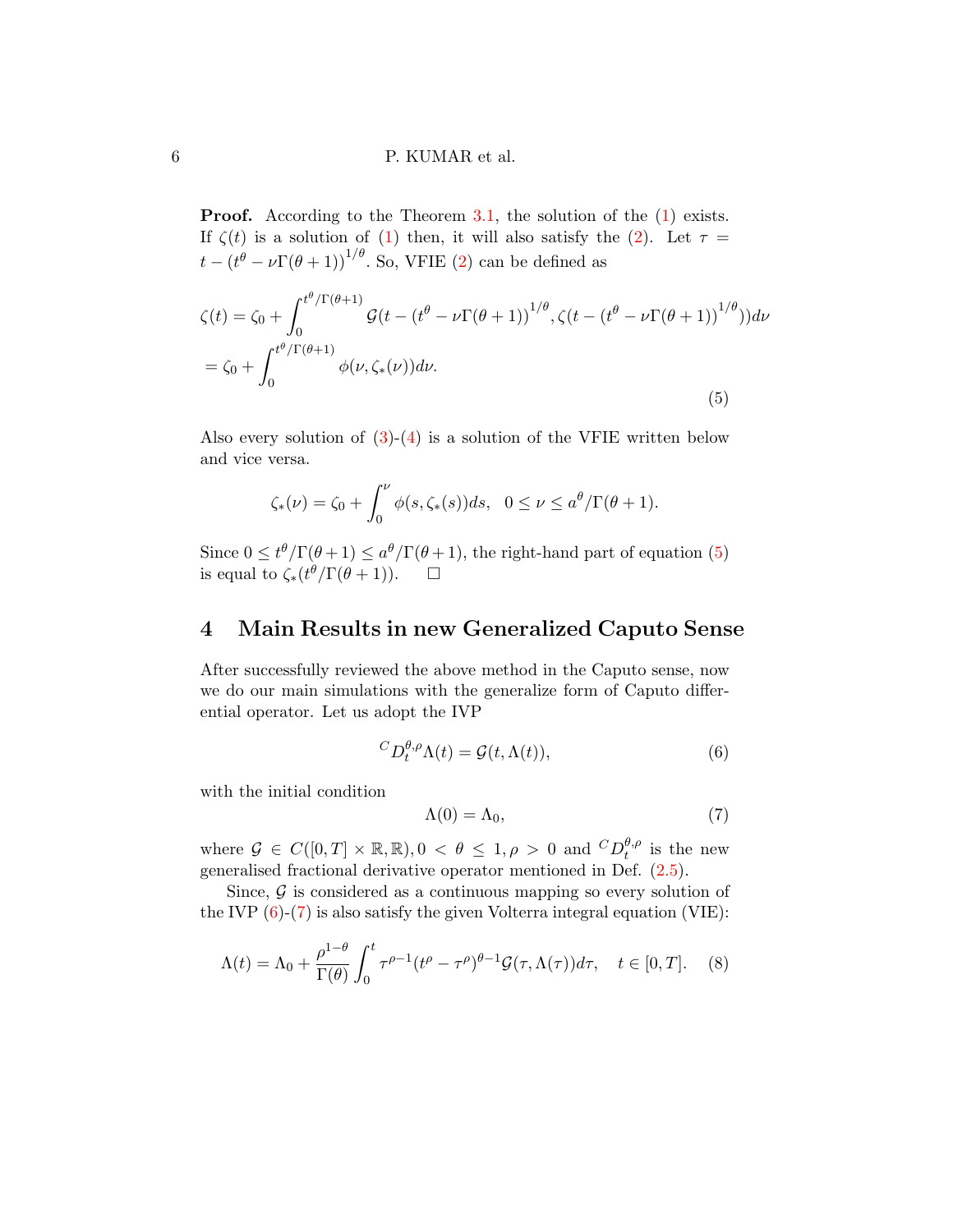Also, the IVP [\(6\)](#page-5-2) is equivalent to the IVP

$$
{}^{C}D_t^{\theta,\rho}(\Lambda(t) - \Lambda_0) = \mathcal{G}(t,\Lambda(t)),
$$
  

$$
\Lambda(0) = \Lambda_0.
$$

Now, first we mention the solution existence of the given IVP by the following theorem.

<span id="page-6-0"></span>**Theorem 4.1.** [\[7,](#page-19-3) [14\]](#page-19-2) (Existence analysis). Let  $0 < \theta \leq 1$ ,  $\Lambda_0 \in$  $\mathbb{R}, \eta > 0$  and  $a > 0$ . Let  $R_0 := \{(t, Λ) : t \in [0, a], |Λ - Λ_0| ≤ η\}$ and assume that the mapping  $\mathcal{G}: R_0 \to \mathbb{R}$  be continuous. Next, allocate  $S := \sup_{(t,\Lambda) \in R_0} |\mathcal{G}(t,\Lambda)|$  and

$$
T = \begin{cases} a, & if S = 0, \\ \min\{a, \left(\frac{\eta \Gamma(\theta + 1)\rho^{\theta}}{S}\right)^{\frac{1}{\theta}}\} & else. \end{cases}
$$

Then, here a function  $\Lambda \in \mathcal{C}[0,T]$  exists that satisfy the IVP [\(6\)](#page-5-2) and  $(7).$  $(7).$ 

<span id="page-6-3"></span>**Theorem 4.2.** Consider the initial value problem proposed by  $(6)-(7)$  $(6)-(7)$  $(6)-(7)$ . Let

$$
f(\nu, \Lambda_*(\nu)) = \mathcal{G}(t^{\rho} - (t^{\theta} - \nu \Gamma(\theta + 1)\rho^{\theta})^{\frac{1}{\theta}}, \Lambda(t^{\rho} - (t^{\theta} - \nu \Gamma(\theta + 1)\rho^{\theta})^{\frac{1}{\theta}})),
$$

with the assumption of existence of Theorem  $\frac{1}{4}$ . Then, a solution of [\(6\)](#page-5-2),  $\Lambda(t)$ , is established by

$$
\Lambda(t) = \Lambda_*(t^{\theta} \rho^{-\theta} / \Gamma(\theta + 1)),
$$

where  $\Lambda_*(\nu)$  is a solution of integer-order differential equation

<span id="page-6-1"></span>
$$
\frac{d\Lambda_*(\nu)}{d\nu} = f(\nu, \Lambda_*(\nu)),\tag{9}
$$

and

<span id="page-6-2"></span>
$$
\Lambda_*(0) = \Lambda_0. \tag{10}
$$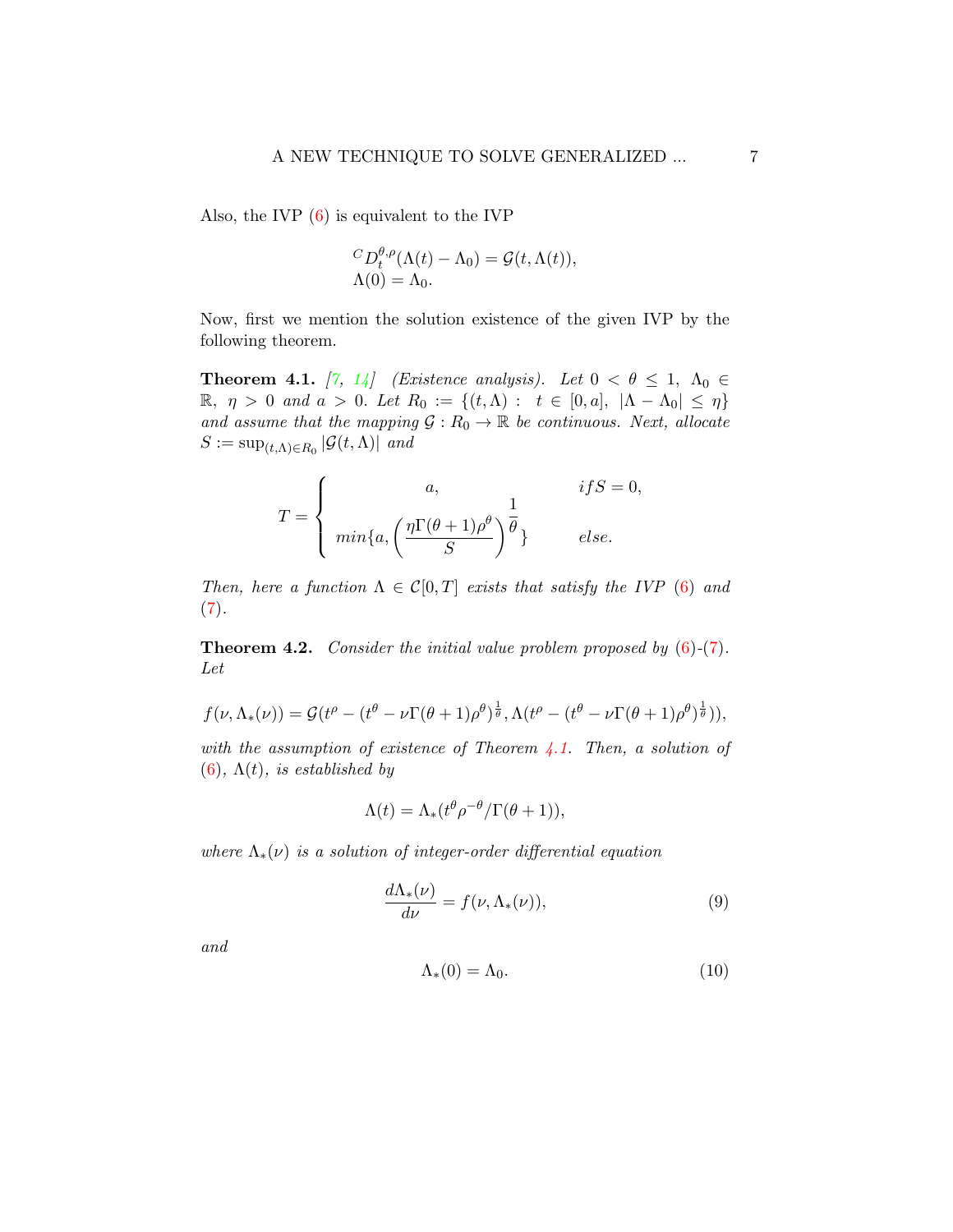**Proof.** The solution of the  $(6)-(7)$  $(6)-(7)$  is existed from the result of Theorem [4.1.](#page-6-0) If  $\Lambda(t)$  is a solution of [\(6\)](#page-5-2)-[\(7\)](#page-5-3) then, it also satisfies [\(8\)](#page-5-4). Let  $\tau^{\rho} =$  $t^{\rho}-(t^{\theta}-\nu\Gamma(\theta+1)\rho^{\theta})^{1/\theta}$ . So, VFIE [\(8\)](#page-5-4) can be established as

<span id="page-7-0"></span>
$$
\Lambda(t) = \Lambda_0 + \int_0^{t^{\theta} \rho^{-\theta} / \Gamma(\theta + 1)} \left[ \mathcal{G}(t^{\rho} - (t^{\theta} - \nu \Gamma(\theta + 1) \rho^{\theta})^{1/\theta} \right],
$$
  
\n
$$
\Lambda(t^{\rho} - (t^{\theta} - \nu \Gamma(\theta + 1) \rho^{\theta})^{1/\theta}) \Big] d\nu
$$
  
\n
$$
= \Lambda_0 + \int_0^{t^{\theta} \rho^{-\theta} / \Gamma(\theta + 1)} f(\nu, \Lambda_*(\nu)) d\nu.
$$
\n(11)

Also, every solution of [\(9\)](#page-6-1)-[\(10\)](#page-6-2) satisfies the VIE given below and vice versa.

$$
\Lambda_*(\nu) = \Lambda_0 + \int_0^{\nu} f(s, \Lambda_*(s)) ds, \quad 0 \le \nu \le a^{\theta} \rho^{-\theta} / \Gamma(\theta + 1).
$$

Since  $0 \le t^{\theta} \rho^{-\theta} / \Gamma(\theta + 1) \le a^{\theta} \rho^{-\theta} / \Gamma(\theta + 1)$ , the right-hand part of equation [\(11\)](#page-7-0) is equal to  $\Lambda_*(t^{\theta}\rho^{-\theta}/\Gamma(\theta+1))$ .  $\Box$ A simplification of Theorem [4.1](#page-6-0) and [4.2](#page-6-3) for n-dimensional system is as

follows:

<span id="page-7-3"></span>**Theorem 4.3.** Let  $\|\cdot\|$  denotes any convenient norm on  $R^n$ . Let  $\mathcal{A} \in \mathcal{A}$  $[R_1, R^n],$  where  $R_1 = \{(t, \Lambda) : 0 \le t \le a \text{ and } |\Lambda - \Lambda_0| \le K\}, \mathcal{A} =$  $(\mathcal{A}_1, \mathcal{A}_2, ..., \mathcal{A}_n)^T, \Lambda = (\Lambda_1, \Lambda_2, ..., \Lambda_n)^T$ , and let  $\|\mathcal{A}(t, \Lambda)\| \leq M$ , on  $R_1$ . Then, atleast one solution for the given system of FDE's is exists and defined by

<span id="page-7-1"></span>
$$
{}^{C}D^{\theta,\rho}\Lambda(t) = \mathcal{A}(t,\Lambda(t)),\tag{12}
$$

with initial conditions

<span id="page-7-2"></span>
$$
\Lambda(0) = \Lambda_0,\tag{13}
$$

on  $0 \le t \le T^*$ , where  $T^* = \min\left(a, \left[\frac{K}{M}\Gamma(\theta+1)\rho^{\theta}\right]^{\frac{1}{\theta}}\right), \ 0 < \theta \le 1, \ \rho > 0.$ 

**Theorem 4.4.** Consider the IVP demonstrated by  $(12)-(13)$  $(12)-(13)$  $(12)-(13)$  of order  $\theta, 0 < \theta \leq 1, \rho > 0.$  Assume

$$
f(\nu, \Lambda_*(\nu)) = \mathcal{A}(t^{\rho} - (t^{\theta} - \nu \rho^{\theta} \Gamma(\theta + 1))^{1/\theta}, \Lambda(t^{\rho} - (t^{\theta} - \nu \rho^{\theta} \Gamma(\theta + 1))^{1/\theta})),
$$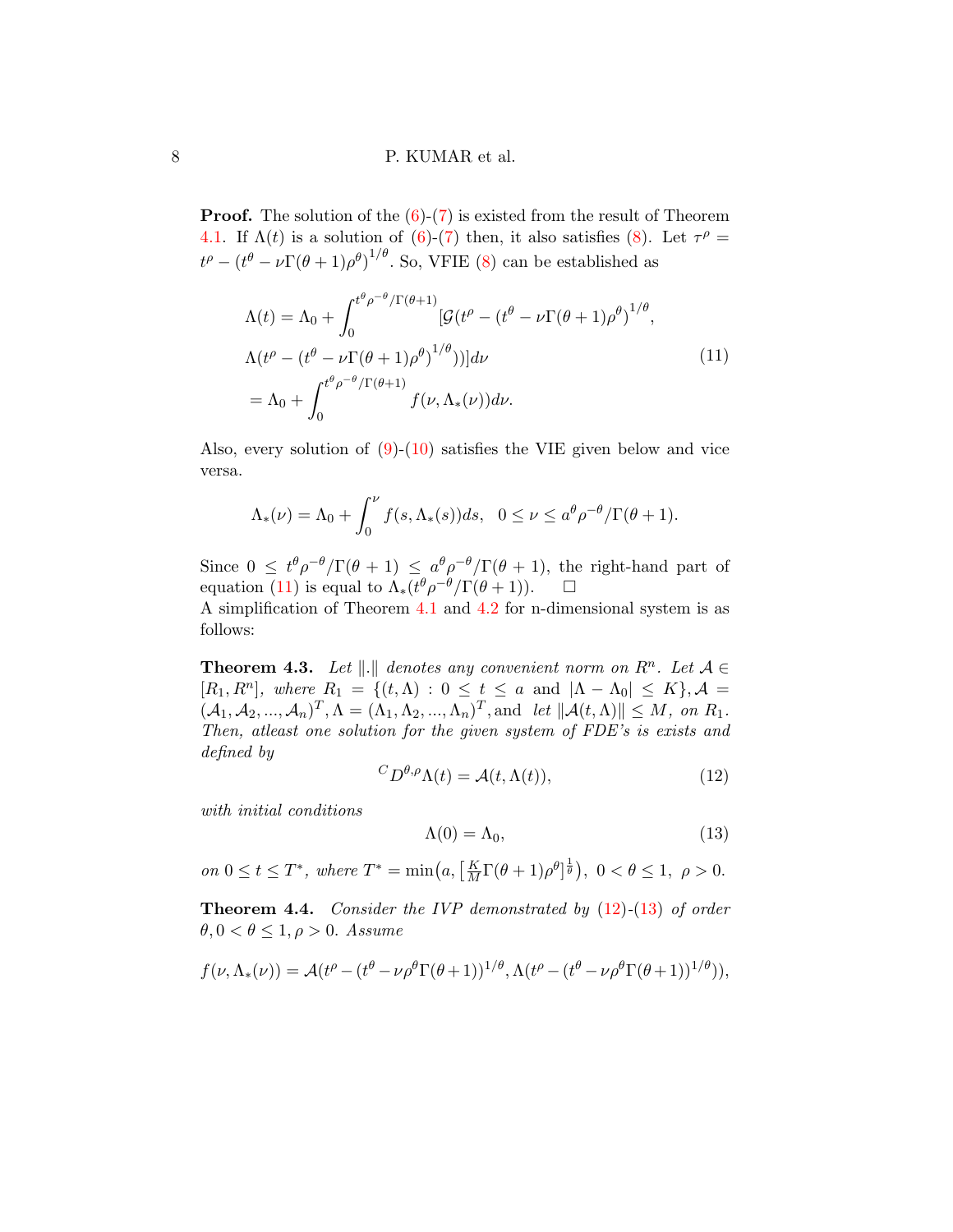then when the Theorem [4.3](#page-7-3) hold, a solution of [\(6\)](#page-5-2)-[\(7\)](#page-5-3),  $\Lambda(t)$ , can be expressed by

$$
\Lambda(t) = \Lambda_*(t^{\theta} \rho^{-\theta} / \Gamma(\theta + 1)),
$$

where  $\Lambda_*(\nu)$  is a solution of the model of classical differential equations

$$
\frac{d\Lambda_*(\nu)}{d\nu} = f(\nu, \Lambda_*(\nu)),
$$

alongwith the constraints

$$
\Lambda_*(0)=\Lambda_0.
$$

## <span id="page-8-0"></span>5 Important Examples

Here we give some important examples which are interpreted by utilizing Mathematica 10 software.

Example 5.1 Consider the following linear non-homogeneous non-integer order equation

<span id="page-8-2"></span>
$$
\mathcal{D}_{0+}^{\theta,\rho} y(t) = t, \ \rho > 0, \ 0 < \theta \le 1, \ny(0) = y_0.
$$
\n(14)

For this example,

$$
g(\nu)=\overbrace{\rho^{-\theta}\Big(\theta\big((\theta+1)t^{\theta}-\nu\rho^{\theta}\Gamma(\theta+2)\big)\big(t^{\theta}-\nu\rho^{\theta}\Gamma(\theta+1)\big)^{\frac{1}{\theta}}+(\theta+1)\Big(\rho^{\theta}\Gamma(\theta+2)(\nu t^{\rho}+y_0)-\theta\big(t^{\theta}\big)^{\frac{1}{\theta}+1}\Big)\Big)}^{1}}^{g(\nu)}.
$$

The solution of the related integer order problem as mentioned in Theorem 4 is

$$
y_1(\nu) = \frac{\rho^{-\theta}t^{\theta}\left((\theta+1)t^{\rho}-\theta(t^{\theta})^{\frac{1}{\theta}}\right)}{\Gamma(\theta+2)} + y_0.
$$

So, the solution of the given non-integer order problem is

<span id="page-8-1"></span>
$$
y(t) = y_1 \left( \frac{\rho^{-\theta} t^{\theta}}{\Gamma(\theta + 1)} \right) = \frac{\rho^{-\theta} t^{\theta} \left( (\theta + 1)t^{\rho} - \theta \left( t^{\theta} \right)^{\frac{1}{\theta}} \right)}{\Gamma(\theta + 2)} + y_0.
$$
 (15)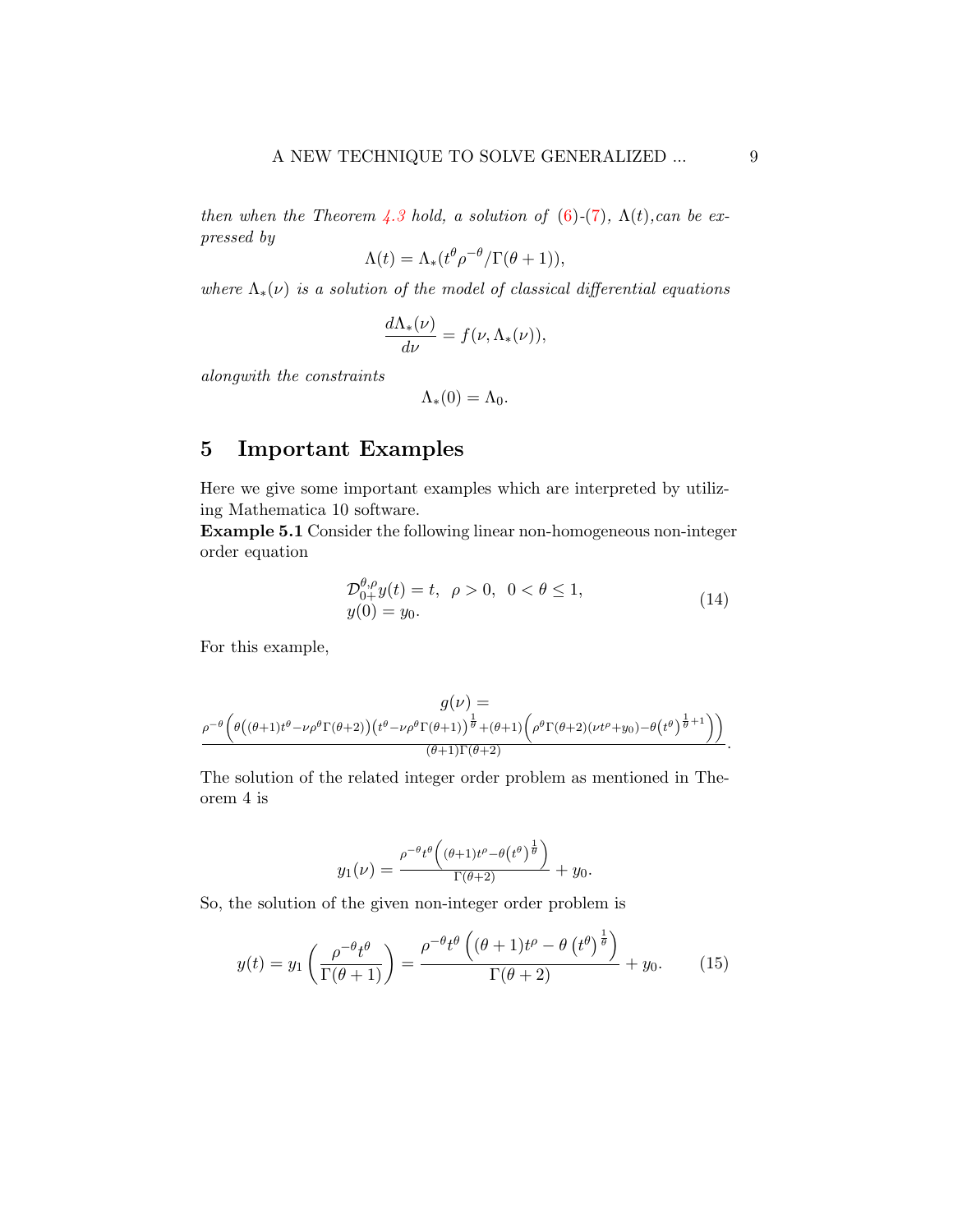Indeed, it can be illustrated that  $(15)$  is a solution of  $(14)$  by using the generalized non-integer order derivative. it should be note that solution [\(15\)](#page-8-1) is the same as solution [p.2757, Eq.(11)] obtained in [\[6\]](#page-19-8) for  $\theta = 1/2$ and  $\rho = 1$ .

Example 5.2 Let us remind the fractional order Riccati differential equation given in [\[23\]](#page-21-2):

<span id="page-9-0"></span>
$$
\mathcal{D}_{0+}^{\theta,\rho} y(t) = 2y(t) - y^2(t) + 1, \quad t, \quad \rho > 0, \quad 0 < \theta \le 1, \ny(0) = 0.
$$
\n(16)

The exact solution of [\(16\)](#page-9-0), at  $\rho = 1$  and  $\theta = 1$  is

$$
y(t) = 1 + \sqrt{2} \tanh\left[\sqrt{2}t + \frac{1}{2}\log\left(\frac{\sqrt{2}-1}{\sqrt{2}+1}\right)\right].
$$

In Fig. [1,](#page-10-0) we give the comparison of the approximate solution plots of Eq. $(16)$  by the new method and the adaptive predictor-corrector algorithm  $\left[23\right]$  with the exact solution of Eq.[\(16\)](#page-9-0). Here we checked that the approximate solutions are in contract with exact solution, graphically. The absolute errors in the proposed techniques are given in Figure [2](#page-10-1) where solid-type and dashed-type lines demonstrate errors in the new method and the adaptive predictor-corrector algorithm, respectively.

Example 5.3 Now we choose the following non-classical order differential equation system given in [\[5\]](#page-19-9):

<span id="page-9-1"></span>
$$
\mathcal{D}_{0+}^{\theta,\rho} x(t) = wx(t) - y^2(t), \n\mathcal{D}_{0+}^{\theta,\rho} y(t) = \mu(z(t) - y(t)), \n\mathcal{D}_{0+}^{\theta,\rho} z(t) = ay(t) - bz(t) + x(t)y(t),
$$
\n(17)

where t,  $\rho > 0$ ,  $0 < \theta \le 1$ , and a, b, w,  $\mu$  are constant quantities. Moreover,  $w = -2.667$ ,  $a = 27.3$ ,  $b = 1$ ,  $\mu = 10$  (time step  $h = 0.02$ , initial conditions are  $(0, 10, 10)$ .

Figures [3,](#page-11-0) [4](#page-11-1) and [5](#page-12-0) show the solutions  $x(t)$ ,  $y(t)$  and  $z(t)$  of the system [\(17\)](#page-9-1) for  $(\theta = 0.89, \ \rho = 1.2)$  $(\theta = 0.89, \ \rho = 1.2)$  $(\theta = 0.89, \ \rho = 1.2)$  whereas [6,](#page-12-1) [7](#page-13-0) and 8 show phase portrait of the system [\(17\)](#page-9-1) for the same values of  $\theta$  and  $\rho$ . The CPU time, needed to get the solution for the system  $(17)$  by the new method is just 0.265625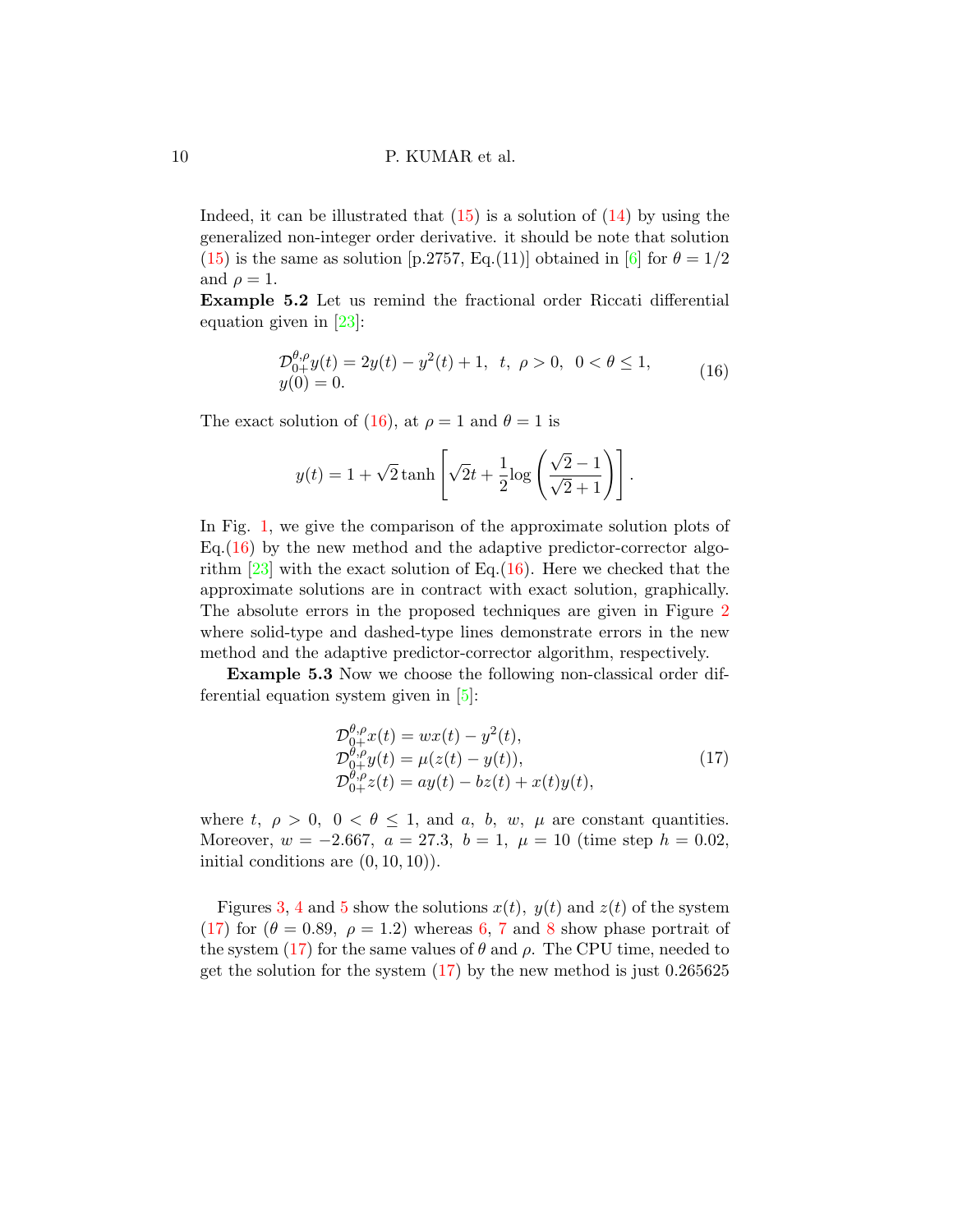<span id="page-10-0"></span>



<span id="page-10-1"></span>

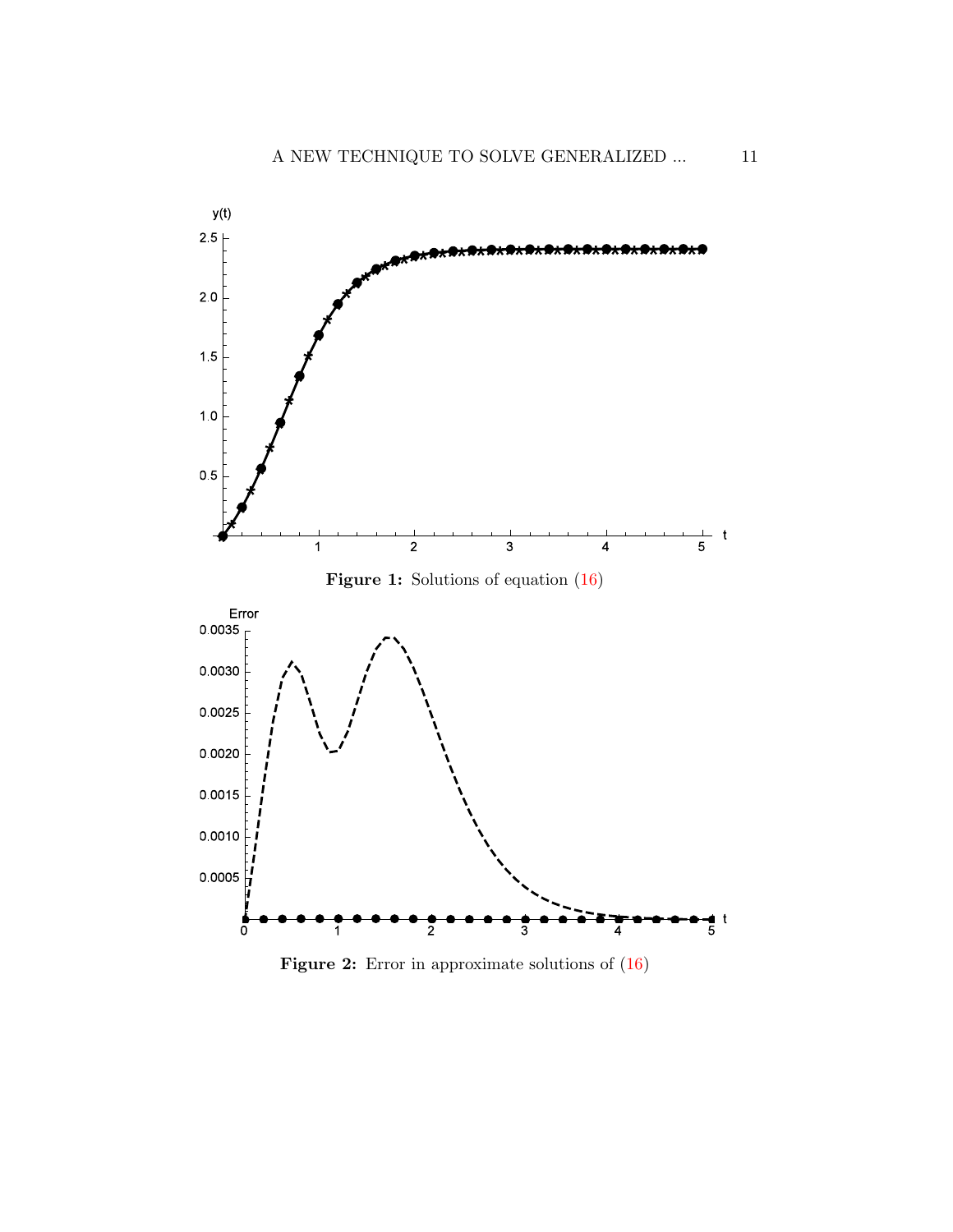$12$   $\,$  P. KUMAR et al.

<span id="page-11-0"></span>



<span id="page-11-1"></span>

**Figure 4:** Outputs of Eqn. [\(17\)](#page-9-1) for in the  $(t, y)$ -plane.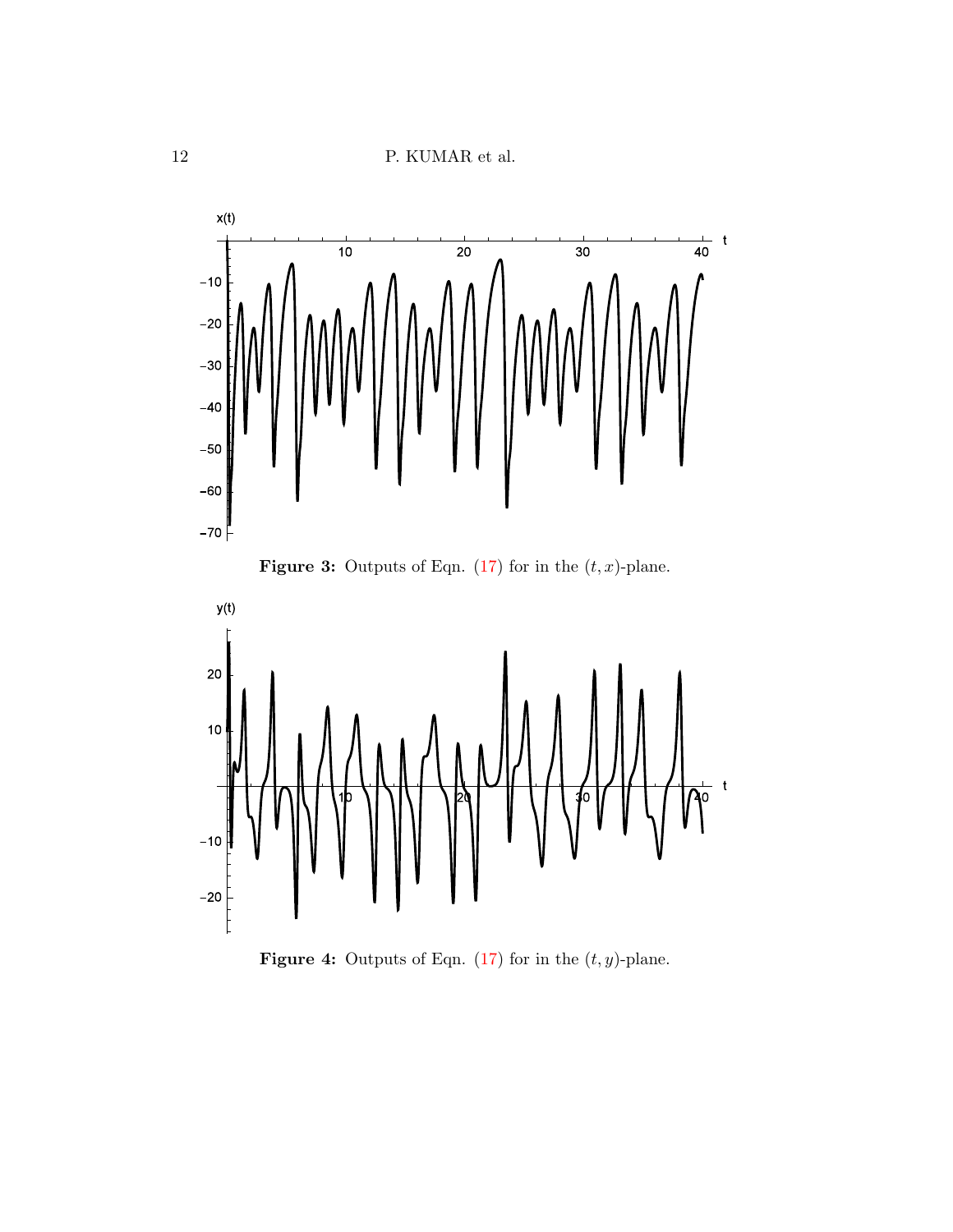<span id="page-12-0"></span>



<span id="page-12-1"></span>

**Figure 6:** Outputs of Eqn.  $(17)$  in the xy-phase plane.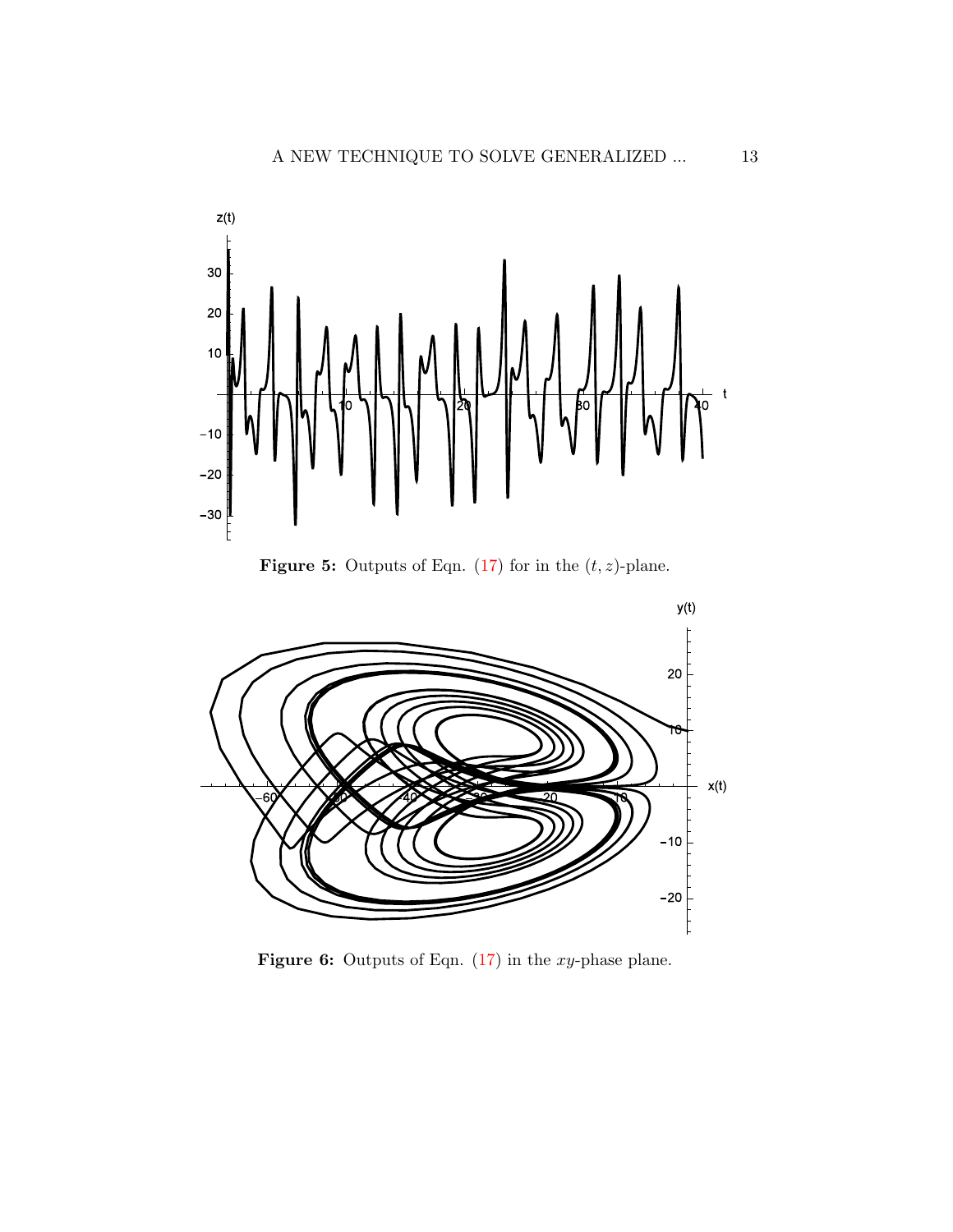<span id="page-13-0"></span>

**Figure 7:** Solutions of equation  $(17)$  in the *yz*-phase plane.

<span id="page-13-1"></span>

**Figure 8:** Solutions of equation  $(17)$  in the xz-phase plane.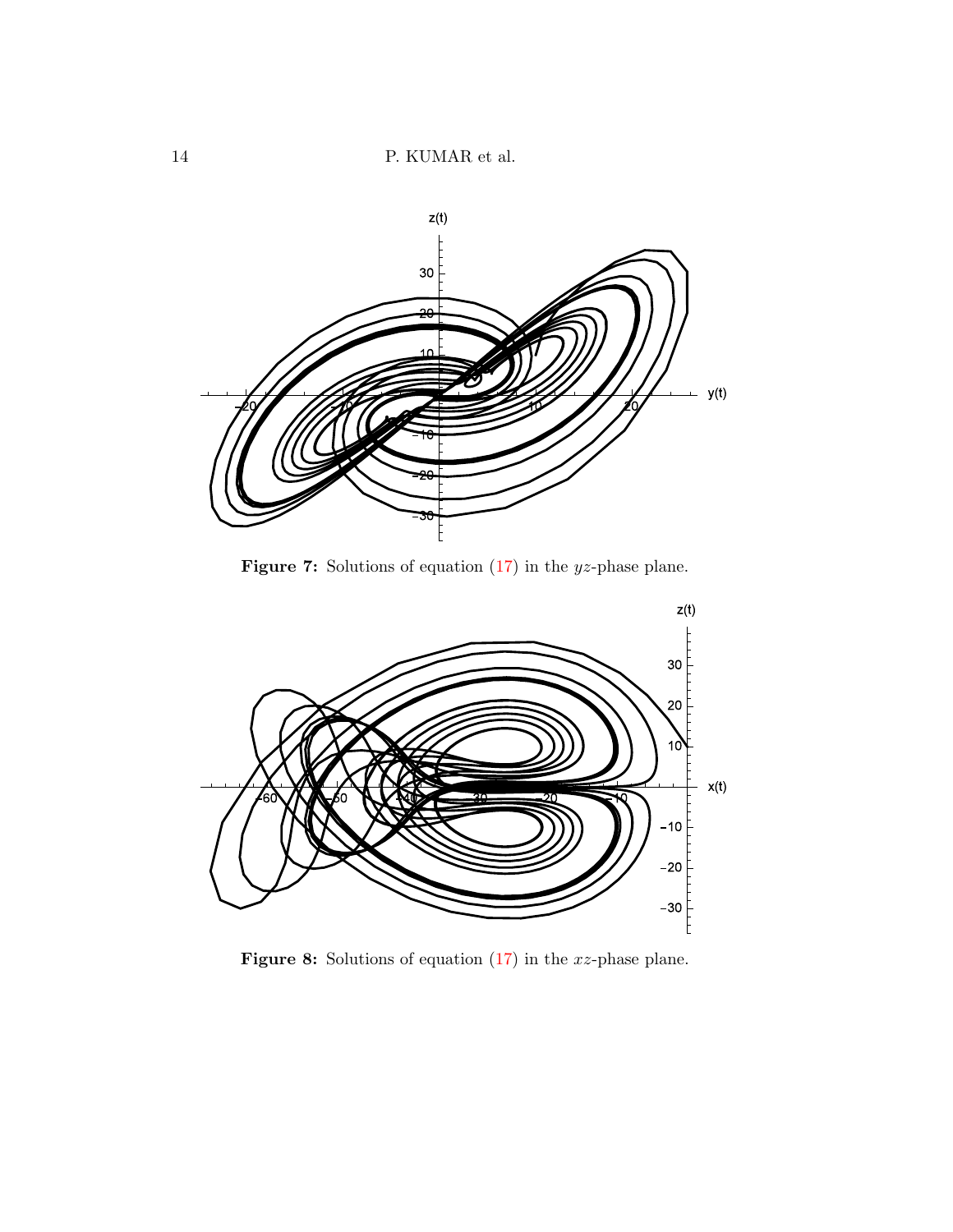in seconds. It may be observed from Figures  $6, 7$  $6, 7$  $6, 7$  and  $8$  that the system show chaotic behaviour for  $(\theta = 0.89, \ \rho = 1.2)$ .

Example 5.4 As a last example, we consider a computer virus model proposed by Piqueira et al. [\[25\]](#page-21-5) in integer order sense, which is as follows:

 $\sqrt{ }$ 

 $\int$ 

<span id="page-14-0"></span> $\overline{\mathcal{L}}$ 

$$
\frac{dS}{dt} = -\beta_{SA}SA - \alpha SI + \eta R,
$$
\n
$$
\frac{dI}{dt} = -\beta_{IA}IA + \alpha SI - \zeta I,
$$
\n
$$
\frac{dR}{dt} = -\eta R + \zeta I,
$$
\n
$$
\frac{dA}{dt} = \beta_{SA}SA + \beta_{IA}IA,
$$
\n(18)

where  $S(t)$  is for susceptible computers subjected to possible infection,  $A(t)$  for non-infected computers furnished with anti-virus,  $I(t)$  denotes virus-infected computer systems and  $R(t)$  define removed computers due to infection or not. Parameter  $\beta_{SA}$  denotes the conversion rate of susceptible into antidotal,  $\alpha$  denotes the transmission rate of susceptible into infection,  $\beta_{IA}$  is the transmission rate of infected computers into antidotal,  $\zeta$  is the removed rate and  $\eta$  is the rate of removed computers which can be restored and varied into susceptible.

Now for numerical simulations we use two different values of given parameters with initial conditions for endemic equilibrium (EE) and disease-free equilibrium (DFE) conditions, respectively as given in [\[25\]](#page-21-5) . Numerical values for DFE case;

 $\alpha = 0.1, \zeta = 20, \ \beta_{SA} = 0.025, \ \beta_{IA} = 0.25, \ \eta = 0.8$  with initial constraints  $S(0) = 74$ ,  $I(0) = 25$ ,  $R(0) = 0$ ,  $A(0) = 1$ . Numerical values for EE case;

 $\alpha = 0.1, \zeta = 9, \ \beta_{SA} = 0.025, \ \beta_{IA} = 0.25, \ \eta = 0.8$  with initial restrictions  $S(0) = 3$ ,  $I(0) = 95$ ,  $R(0) = 1$ ,  $A(0) = 1$ .

Now the generalization of the above system [\(18\)](#page-14-0) in the new modified Caputo-type non-classical derivative sense is as follows:

<span id="page-14-1"></span>
$$
\begin{cases}\n^{C}D_{t}^{\theta,\rho}S = -\beta_{SA}SA - \alpha SI + \eta R, \\
^{C}D_{t}^{\theta,\rho}I = -\beta_{IA}IA + \alpha SI - \zeta I, \\
^{C}D_{t}^{\theta,\rho}R = -\eta R + \zeta I, \\
^{C}D_{t}^{\theta,\rho}A = \beta_{SA}SA + \beta_{IA}IA,\n\end{cases} (19)
$$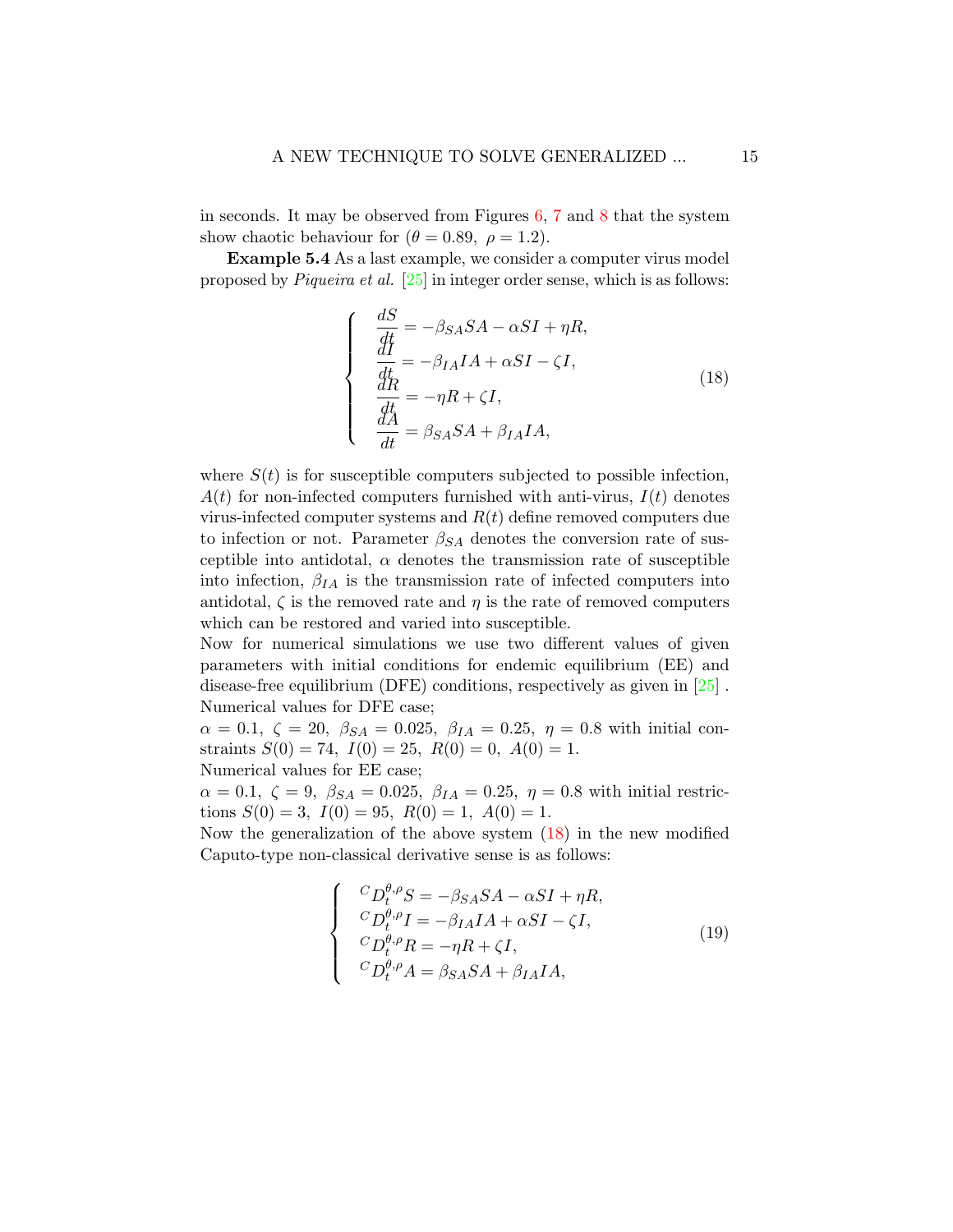The related integer order system given in Theorem [4.2](#page-6-3) is

 $\sqrt{ }$ 

 $\begin{matrix} \end{matrix}$ 

 $\bigg\}$ 

$$
\begin{split} \frac{dS^*}{dt^*} &= -\beta_{SA}S^*A^* - \alpha S^*I^* + \eta R^*\\ \frac{dI^*}{dt^*} &= -\beta_{IA}I^*A^* + \alpha S^*I^* - \zeta I^*,\\ \frac{dR^*}{dt^*} &= -\eta R^* + \zeta I^*,\\ \frac{dA^*}{dt^*} &= \beta_{SA}S^*A^* + \beta_{IA}I^*A^*, \end{split}
$$

,

If  $(S_*(\nu), I_*(\nu), R_*(\nu), A_*(\nu))$ , is the solution of this classical model then the solution of the system [\(19\)](#page-14-1) is  $(S_*(t^\theta \rho^{-\theta}/\Gamma(\theta+1)), I_*(t^\theta \rho^{-\theta}/\Gamma(\theta+1))$ 1)),  $R_*(t^{\theta}\rho^{-\theta}/\Gamma(\theta+1)), A_*(t^{\theta}\rho^{-\theta}/\Gamma(\theta+1))$ . So the numerical solution of the system [\(19\)](#page-14-1) for the given numerical values is calculated using the method of Theorem [4.2.](#page-6-3) From the above graphical simulations, we studied the nature of  $S(t)$  susceptible, non-infected  $A(t)$ , infected  $I(t)$ and removed  $R(t)$  computers in Figures [9,](#page-16-0) [10,](#page-16-0) [11](#page-16-0) and [12](#page-16-0) respectively. In the given group of Figure  $13$  (fig  $9, 10, 11$  $9, 10, 11$  $9, 10, 11$  $9, 10, 11$  $9, 10, 11$  and  $12$ ), we settled the parameter values for DFE case. To perform the simulations for EE case, we studied the nature of  $S(t)$  susceptible, non-infected  $A(t)$ , infected  $I(t)$ and removed  $R(t)$  computers in Figures [14,](#page-17-0) [15,](#page-17-0) [16](#page-17-0) and [17](#page-17-0) respectively. In the given group of Figure [18](#page-17-0) (fig [14,](#page-17-0) [15,](#page-17-0) [16](#page-17-0) and [17\)](#page-17-0), we settled the parameter values for EE case. From the all above graphical calculations, we concluded that the given numerical technique works well to frame the structures of non-linear epidemic models.

### 6 Conclusion

In this article, we have proposed an generalised numerical algorithm for finding the solutions of non-linear new generalized Caputo-type nonclassical differential equations of order  $0 < \theta \leq 1$ . We have proposed the propinquity between the solutions of classical and fractional-order systems. A generalized form of the given technique to finite systems is also presented. By the given scheme, we can find the numerical or exact solutions of the important FDEs in the terms of classical differential equations solution, which is the main benefit of the proposed scheme. This technique is precious in the applications of FDEs in various fields. There are so many various types of numerical techniques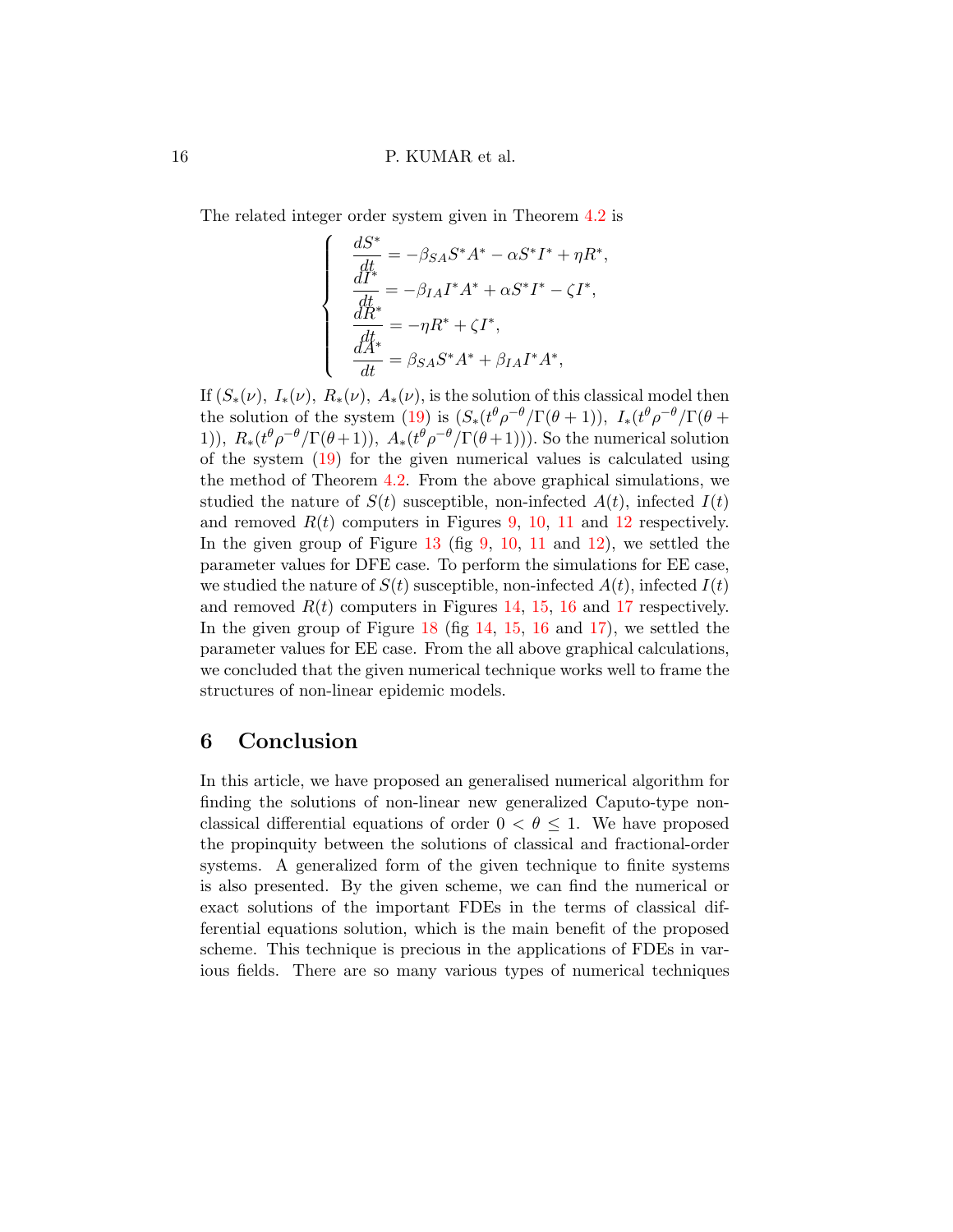<span id="page-16-0"></span>

Figure 9: Nature of  $S(t)$  for DFE Figure 10: Nature of  $I(t)$  for DFE case



Figure 11: Nature of  $R(t)$  for DFE Figure 12: Nature of  $A(t)$  for DFE case case

Figure 13: Nature of all given classes for DFE case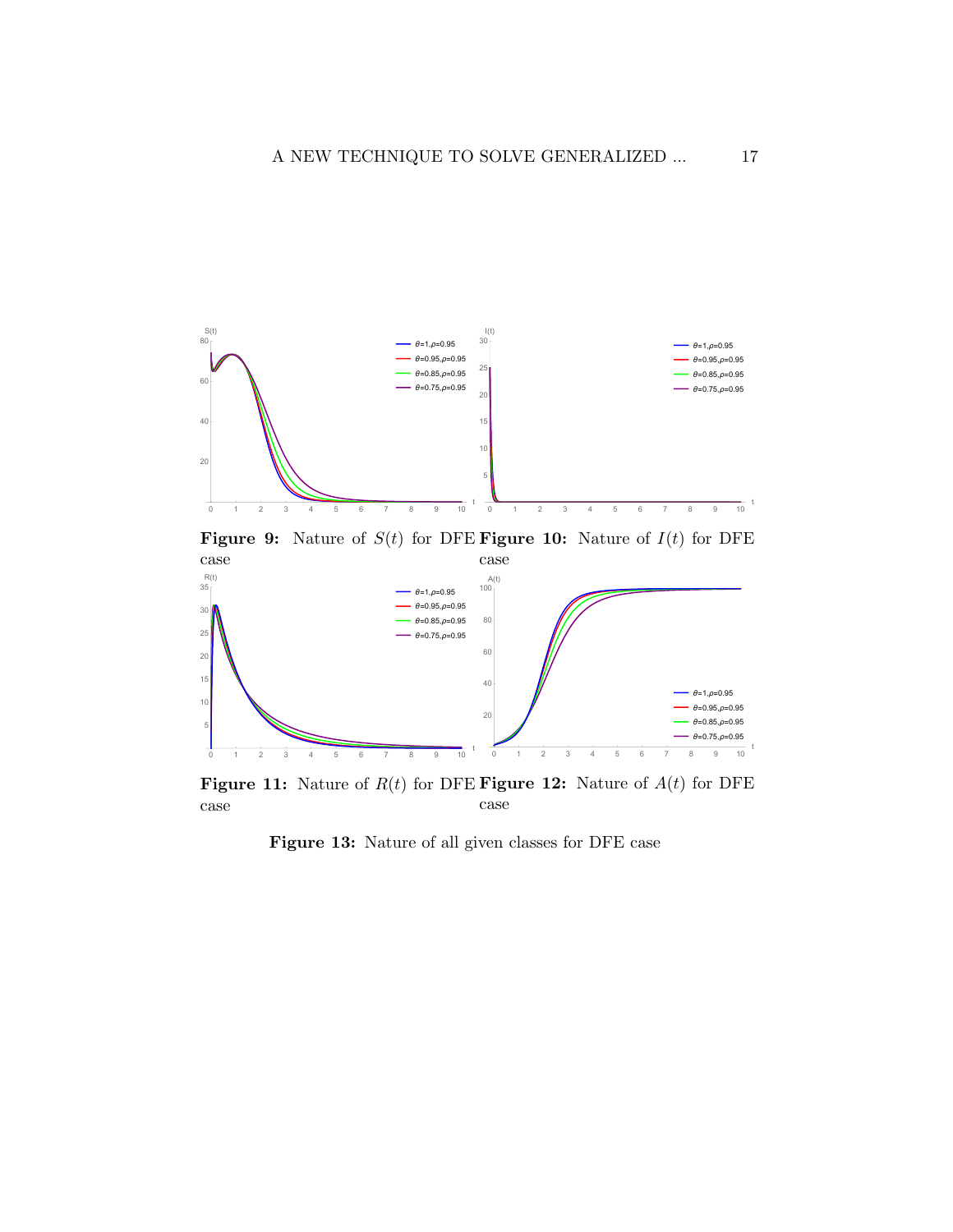<span id="page-17-0"></span>

Figure 14: Nature of  $S(t)$  for EE Figure 15: Nature of  $I(t)$  for EE case



Figure 16: Nature of  $R(t)$  for EE Figure 17: Nature of  $A(t)$  for EE case case

t

Figure 18: Nature of all given classes for EE case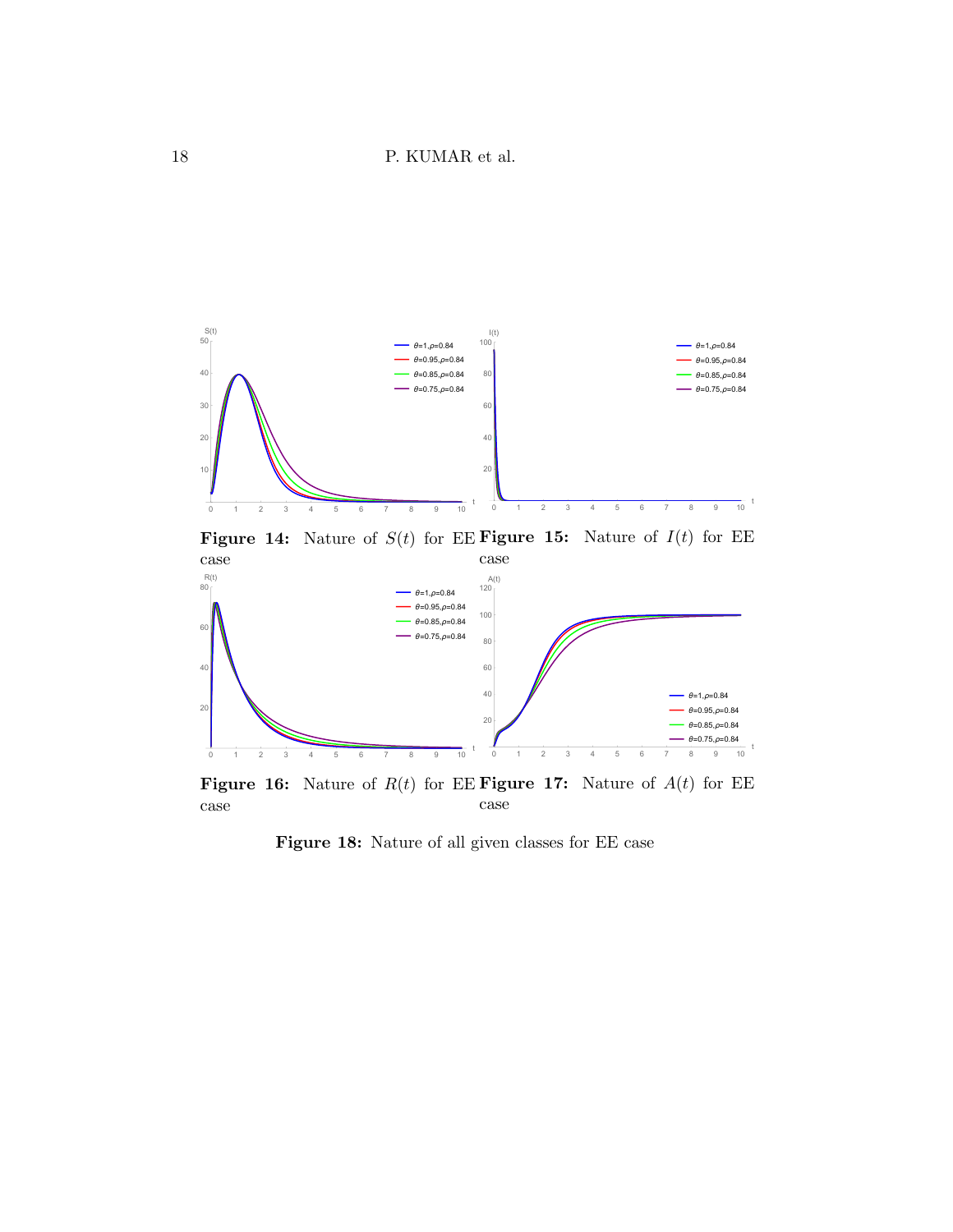are available to find the solutions of applied fractional order problems but the techniques for integer-order equations are much stronger in the view of chastity and convergence rate. By this scheme, we can use the numerical techniques of classical differential equations for the numerical solutions of non-integer order differential equations. Some important examples are explained with the comparison of their exact solutions to the numerical solutions founded by some other techniques. Solution of a computer virus epidemic model is also given to prove the availability of the proposed method in mathematical epidemiology. In the future, the given technique will be very useful to solve different kinds of important FDEs and also will be easy in the implementations.

#### Acknowledgements

We would like to thank all reviewers and potential editor.

## References

- <span id="page-18-3"></span>[1] D. Baleanu, A. Mousalou, and Sh. Rezapour, On the existence of solutions for some infinite coefficient-symmetric Caputo-Fabrizio fractional integro-differential equations, Boundary Value Problems, 2017.1 (2017), 1-9.
- <span id="page-18-0"></span>[2] D. Baleanu, A. Jajarmi, H. Mohammadi, and Sh. Rezapour, A new study on the mathematical modelling of human liver with Caputo–Fabrizio fractional derivative, Chaos, Solitons  $\mathcal C$  Fractals, 134 (2020), 109705.
- <span id="page-18-1"></span>[3] D. Baleanu, S. S. Sajjadi, A. Jajarmi, and O. Defterli, On a nonlinear dynamical system with both chaotic and nonchaotic behaviors: a new fractional analysis and control,Advances in Difference Equations, 2021 (1) (2021), 1-17.
- <span id="page-18-2"></span>[4] D. Baleanu, S. S. Sajjadi, A. Jajarmi, O. Defterli, and J. H. Asad, The fractional dynamics of a linear triatomic molecule, Rom. Rep. Phys., 73 (1) (2021), 105.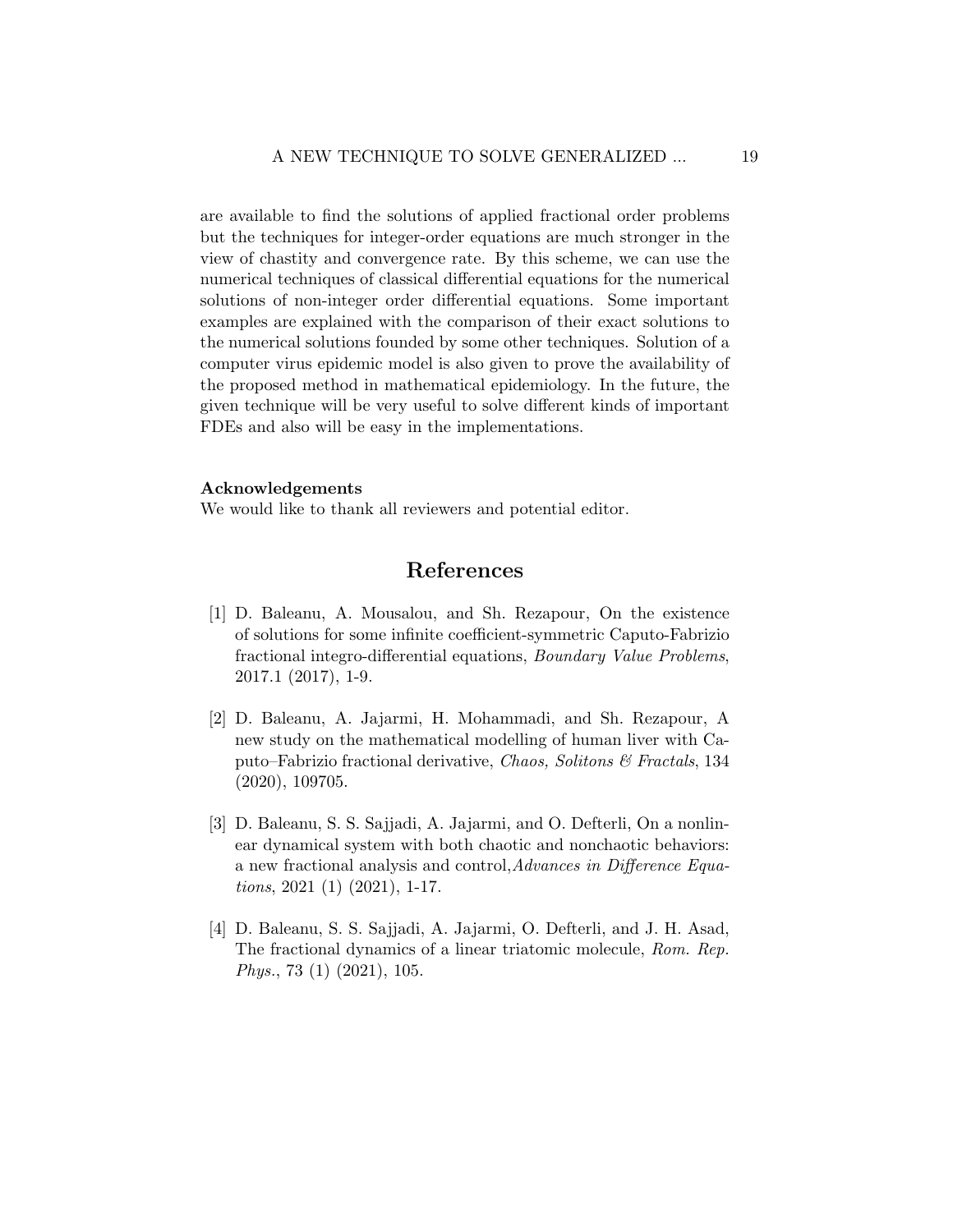- <span id="page-19-9"></span>[5] V. Daftardar-Gejji, Y. Sukale, and S. Bhalekar, A new predictor–corrector method for fractional differential equations, Applied Mathematics and Computation, 244 (2014), 158-182.
- <span id="page-19-8"></span>[6] E. Demirci, and N. Ozalp, A method for solving differential equations of fractional order, Journal of Computational and Applied Mathematics, 236 (11) (2012), 2754-2762.
- <span id="page-19-3"></span>[7] V. S. Erturk, and P. Kumar, Solution of a COVID-19 model via new generalized Caputo-type fractional derivatives, Chaos, Solitons  $\mathcal{C}$ Fractals, 139 (2020), 110280.
- <span id="page-19-5"></span>[8] S. Etemad, M. S. Souid, B. Telli, M.K.A. Kaabar, and Sh. Rezapour, Investigation of the neutral fractional differential inclusions of Katugampola-type involving both retarded and advanced arguments via Kuratowski MNC technique, Advances in Difference Equations, 2021 (1) (2021), 1-20.
- <span id="page-19-7"></span>[9] R. M. Ganji, H. Jafari, and D. Baleanu, A new approach for solving multi variable orders differential equations with Mittag–Leffler kernel, Chaos, Solitons & Fractals, 130 (2020), 109405.
- <span id="page-19-6"></span>[10] R. M. Ganji, and H. Jafari, A new approach for solving nonlinear Volterra integro-differential equations with Mittag-Leffler kernel, Proc. Inst. Math. Mech, 46 (1) (2020), 144-158.
- <span id="page-19-0"></span>[11] W. Gao, P. Veeresha, H. M. Baskonus, D. G. Prakasha, and P. Kumar, A new study of unreported cases of 2019-nCOV epidemic outbreaks, Chaos, Solitons & Fractals, 138 (2020), 109929.
- <span id="page-19-4"></span>[12] W. Gao, W. Wang, and Y. Chen, Tight bounds for the existence of path factors in network vulnerability parameter settings, International Journal of Intelligent Systems, 36 (3) (2021), 1133-1158.
- <span id="page-19-1"></span>[13] R. Hilfer, ed. Applications of Fractional Calculus in Physics, World scientific, 2000.
- <span id="page-19-2"></span>[14] U. N. Katugampola, Existence and uniqueness results for a class of generalized fractional differential equations, arXiv preprint arXiv, 1411.5229 (2014).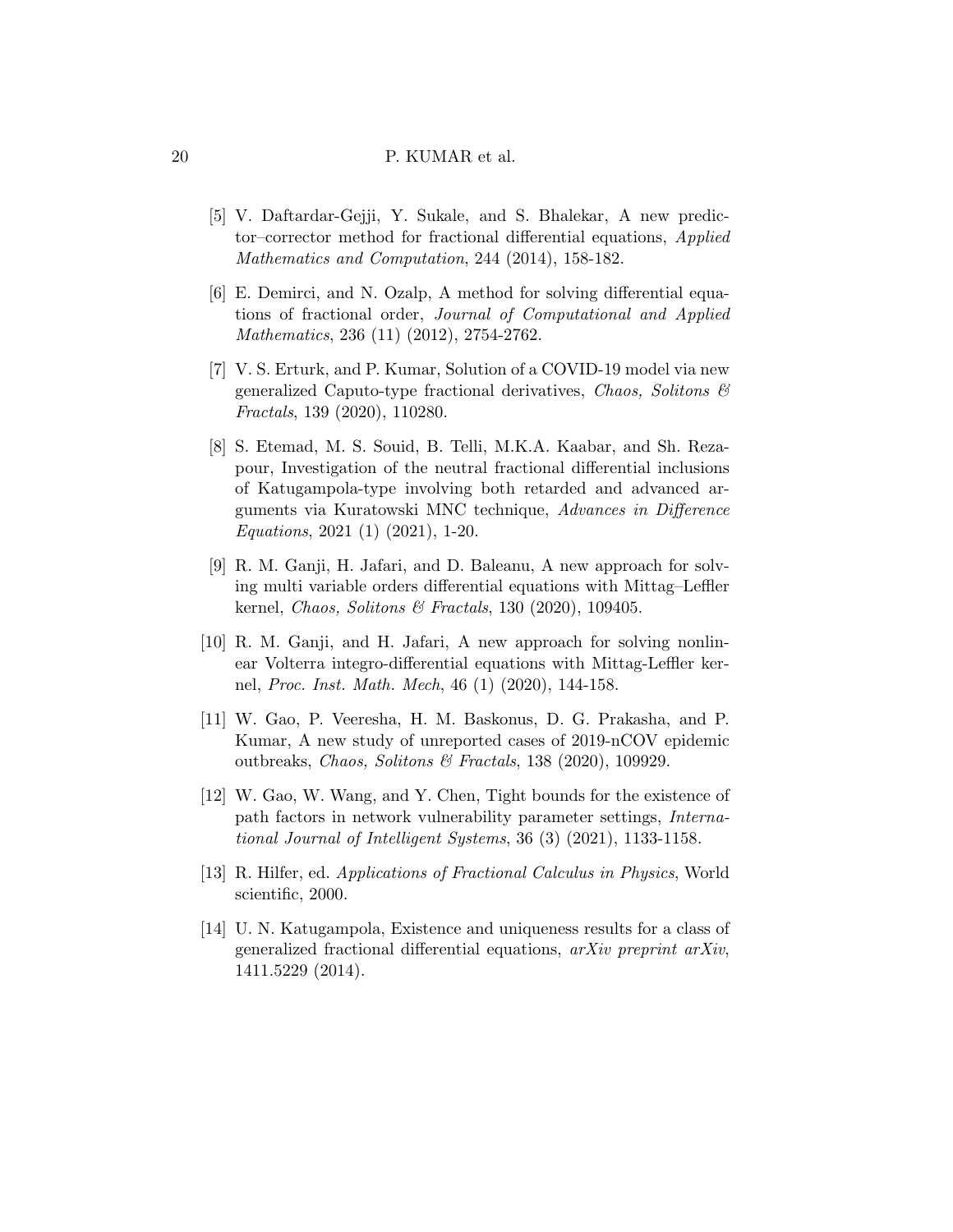- <span id="page-20-0"></span>[15] A. A. Kilbas, H. M. Srivastava, and J. J. Trujillo, Theory and Applications of Fractional Differential Equations, Vol. 204, Elsevier, 2006.
- <span id="page-20-1"></span>[16] P. Kumar, V. S. Erturk, H. Abboubakar, and K. S. Nisar, Prediction studies of the epidemic peak of coronavirus disease in Brazil via new generalised Caputo type fractional derivatives, Alexandria Engineering Journal, 60 (3) (2021), 3189-3204.
- <span id="page-20-2"></span>[17] P. Kumar, N. A. Rangaig, H. Abboubakar, and S. Kumar, A malaria model with Caputo-Fabrizio and Atangana-Baleanu derivatives, International Journal of Modeling, Simulation, and Scientific Computing, (2020).
- <span id="page-20-3"></span>[18] P. Kumar, and V. S. Erturk, The analysis of a time delay fractional COVID-19 model via Caputo type fractional derivative, Mathematical Methods in the Applied Sciences, (2020), 1-14 https://doi.org/10.1002/mma.6935.
- <span id="page-20-7"></span>[19] V. Lakshmikantham, and A. S. Vatsala, Theory of fractional differential inequalities and applications, Communications in Applied Analysis, 11.3-4 (2007), 395-402.
- <span id="page-20-5"></span>[20] H. Mohammadi, Sh. Rezapour, and A. Jajarmi, On the fractional SIRD mathematical model and control for the transmission of COVID-19: the first and the second waves of the disease in Iran and Japan, ISA Transactions, (2021).
- <span id="page-20-6"></span>[21] M. M. Matar, M. I. Abbas, J. Alzabut, M. K. A. Kaabar, S. Etemad, and Sh. Rezapour, Investigation of the p-Laplacian nonperiodic nonlinear boundary value problem via generalized Caputo fractional derivatives, Advances in Difference Equations, 2021 (1) (2021), 1- 18.
- <span id="page-20-4"></span>[22] K. N. Nabi, H. Abboubakar, and P. Kumar, Forecasting of COVID-19 pandemic: from integer derivatives to fractional derivatives, Chaos, Solitons & Fractals, 141 (2020), 110283.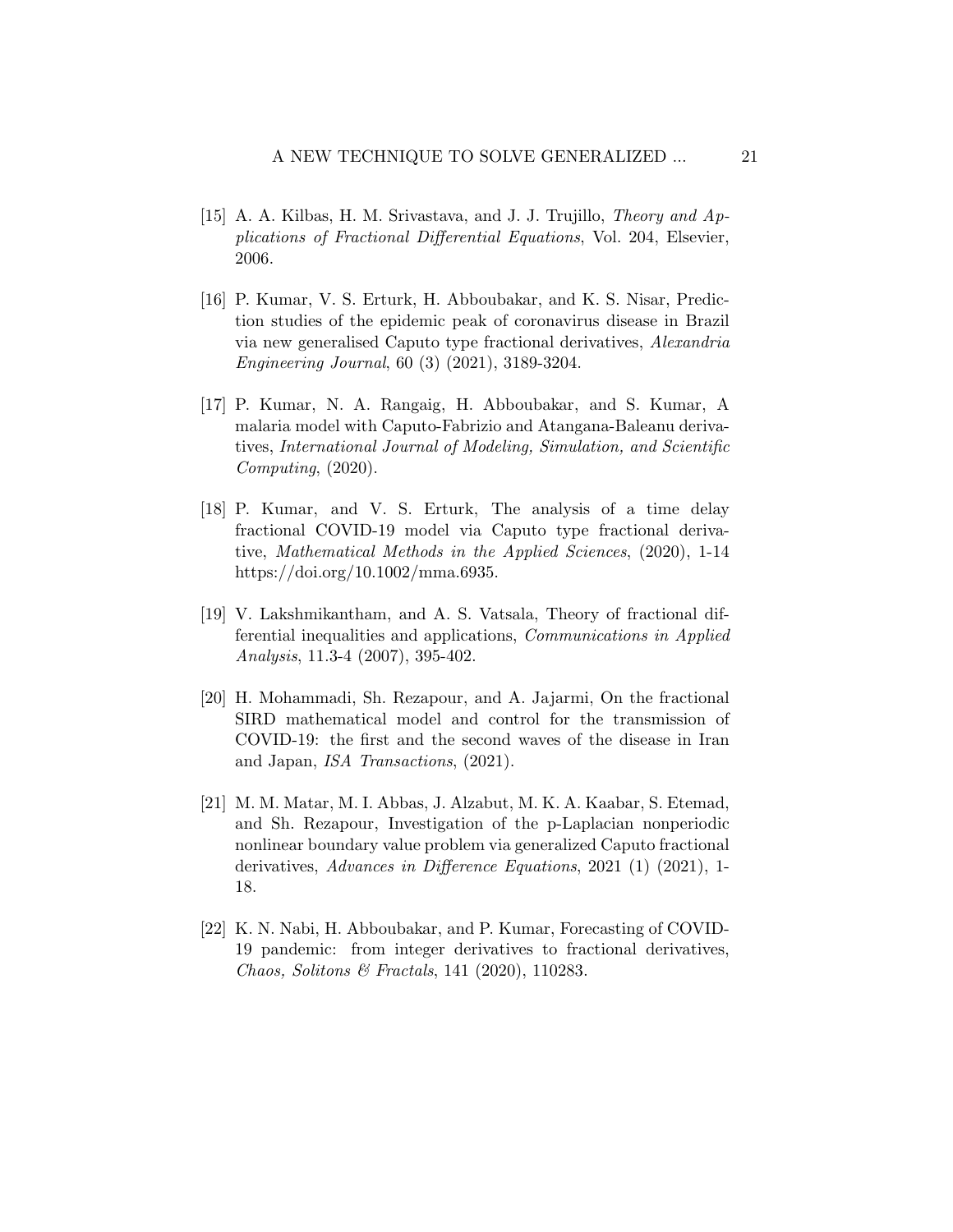- <span id="page-21-2"></span>[23] Z. Odibat, and D. Baleanu, Numerical simulation of initial value problems with generalized Caputo-type fractional derivatives, Applied Numerical Mathematics, 156 (2020), 94-105.
- <span id="page-21-1"></span>[24] K. Oldham, and J. Spanier, The Fractional Calculus Theory and Applications of Differentiation and Integration to Arbitrary Order, Elsevier, 1974.
- <span id="page-21-5"></span>[25] J. R. C. Piqueira, and V. O. Araujo, A modified epidemiological model for computer viruses, Applied Mathematics and Computation, 213 (2) (2009), 355-360.
- <span id="page-21-0"></span>[26] I. Podlubny, Fractional Differential Equations: An Introduction to Fractional Derivatives, Fractional Differential Equations, to Methods of Their Solution and Some of Their Applications, Elsevier, 1998.
- <span id="page-21-3"></span>[27] Sh. Rezapour, A. Imran, A. Hussain, F. Martínez, S. Etemad, and M. KA Kaabar, Condensing functions and approximate endpoint criterion for the existence analysis of quantum integro-difference FBVPs, Symmetry, 13 (3) (2021), 469.
- <span id="page-21-4"></span>[28] S. Sadeghi, H. Jafari, and S. Nemati, Operational matrix for Atangana-Baleanu derivative based on Genocchi polynomials for solving FDEs, Chaos, Solitons & Fractals, 135 (2020), 109736.

### Pushpendra Kumar

M.Sc. in Mathematics Department of Mathematics and Statistics, School of Basic and Applied Sciences, Central University of Punjab, Bathinda, Punjab-151001, India E-mail: kumarsaraswatpk@gmail.com

#### Vedat Suat Erturk

Professor of Mathematics Department of Mathematics, Ondokuz Mayis University, Atakum-55200, Samsun, Turkey